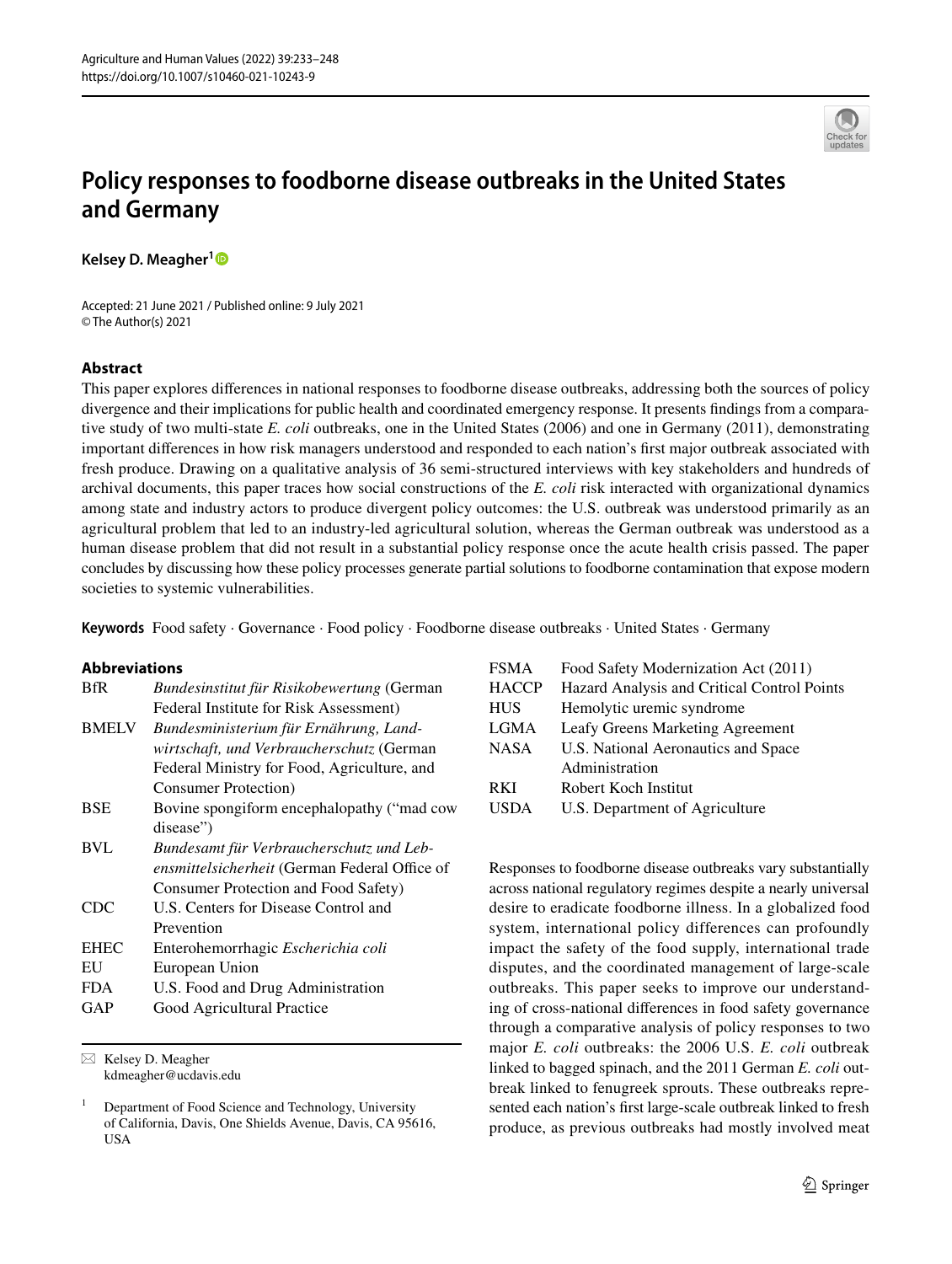and poultry products. Fresh produce is often eaten raw and therefore lacks a "kill step" to neutralize pathogens, so the 2006 and 2011 outbreaks represented a fundamentally new challenge for U.S. and German regulatory regimes.

This paper analyzes 36 semi-structured interviews with key stakeholders and hundreds of archival documents to examine how stakeholders defned and sought to control food risks following the 2006 and 2011 outbreaks. The analysis traces how social constructions of the crises interacted with organizational dynamics among state and industry actors to produce divergent policy outcomes. Despite striking similarities in the nature of the threat and the formal organization of food safety controls, national responses to the outbreaks diverged: The U.S. outbreak was framed primarily as an agricultural problem, whereas the German outbreak was framed as an infectious disease problem, and these diferences shaped institutional responses to the outbreak. U.S. stakeholders created an industry-led program for farm-level controls, whereas German stakeholders updated a few processes for disease reporting and product tracing but avoided enacting more substantial reforms. In the absence of substantial public engagement, both policy outcomes largely reinforced the institutional status quo, which difers crossnationally. Although the U.S. response outpaced the German response in terms of attempting to prevent future contamination, both nations failed to address structural causes of large-scale contamination that leave them vulnerable to future outbreaks (DeLind and Howard [2008](#page-14-0); Korinek and Strassheim [2013\)](#page-14-1).

These cases challenge the common assumption that large-scale crises yield large-scale reforms and that cultural commitments to the "precautionary principle" imply a preventative approach to all matters of consumer protection (Brickman et al. [1985](#page-13-0); Burri [2015;](#page-13-1) Science for Environ-ment Policy [2017\)](#page-15-0). The cases also offer important theoretical insights about how and why policy responses to foodborne risks diverge cross-nationally. Findings reveals that practitioners in each nation shared similar goals and expertise, but their understandings of the problem and solution were shaped by important diferences in each regulatory regime's structure and context (Hood et al. [2001\)](#page-14-2). The analysis reinforces previous insights about the timing and nature of policy learning after crisis (Birkland [1997](#page-13-2); Jasanoff [2007](#page-14-3); Kingdon [1997\)](#page-14-4), and it also clarifes how regulatory regimes infuence the management of an important yet understudied policy domain involving both public and private risk management schemes (Ansell and Baur [2018;](#page-13-3) Verbruggen and Havinga [2017](#page-15-1)). By contextualizing the observed policy responses within a broader range of plausible (yet unchosen) responses, the analysis exposes how food risks can be constructed as "non-problems" whose solutions fail to disrupt existing dynamics of technocratic governance (Baur [2021](#page-13-4); DeLind and Howard [2008;](#page-14-0) Freudenburg [2000](#page-14-5); Jones and Davidson [2014](#page-14-6)). Altogether, this paper aims to leverage multiple points of comparison (across nations, organizational contexts, and policy alternatives) to clarify how and when crises reshape national food policy.

# **U.S. and German experiences with large‑scale produce outbreaks**

## **U.S. outbreak of** *E***.** *coli* **O157:H7 in spinach (2006)**

In September 2006, an outbreak of *E. coli O157:H7* in raw bagged spinach caused at least 276 illnesses and 5 deaths in North America (CDC [2006b](#page-14-7)). Consumers in 26 states and one Canadian province were afected. The U.S. Food and Drug Administration (FDA) immediately called for retailers to remove bagged spinach from stores and warned consumers not to eat fresh spinach, marking the frst time that an FDA advisory singled out an entire product category rather than a specifc brand or product (CDC [2006a\)](#page-14-8). Investigators ultimately traced the outbreak to bagged spinach that had been packaged in a single California facility (owned by Natural Selection Foods) and sourced from one farm (Cal-FERT [2007](#page-13-5)).

Media coverage of the outbreak focused on explaining the FDA advisory, the status of the investigation, and possible causes of contamination (Nucci et al. [2009;](#page-15-2) Todd et al. [2007\)](#page-15-3). The outbreak was most often framed as a problem with agricultural production, with experts describing potential sources of contamination on the farm and emphasizing that the ultimate cause might never be known: "I'm hopeful we will fnd a cause, but there's a realistic possibility we won't," said an FDA official (Shin and Geis [2006](#page-15-4)). With public attention focused on farm-level issues more than on other parts of the supply chain, key stakeholders began to call for new farm-level food safety controls (Shin [2006](#page-15-5); Weise [2007](#page-15-6)).

California state legislators drafted three bills to address farm-level food contamination, but they failed in committee once legislators decided to support a parallel, industrydriven action. The California leafy greens industry, led by the Western Growers Association with support from other trade associations, began developing "good agricultural practices" (GAPs) to reduce the risk of contamination, an effort that culminated in the California Leafy Greens Marketing Agreement (LGMA). The LGMA set microbial limits for water and soil amendments and established best practices for handling other possible sources of contamination, including animal intrusions, workers, harvest equipment, and climatic conditions. The LGMA standards built upon broadly defned GAPs developed previously by the FDA ([1998](#page-15-7)) and industry associations (International Fresh-Cut Produce Association et al. [2006\)](#page-14-9), which had themselves been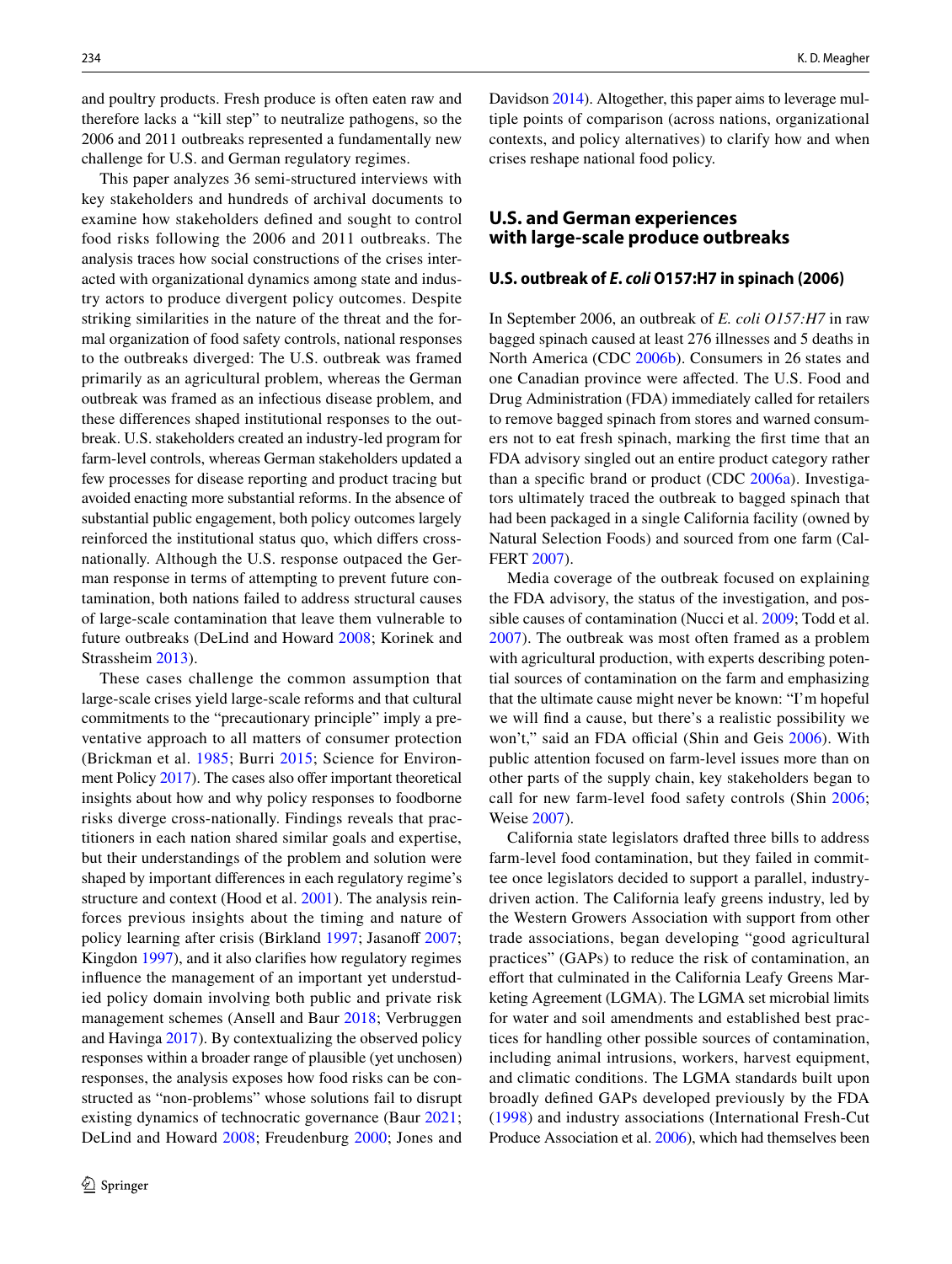generalized from a 1970s-era management model known as Hazard Analysis and Critical Control Points (HACCP). HACCP systems require operators to identify all potential contamination points in their production processes and implement corresponding controls.<sup>[1](#page-2-0)</sup>

Supporters of the LGMA described it as a model public–private partnership that would dramatically reduce the risk of future outbreaks; because industry experts created the guidelines and government inspectors enforced them, supporters believed that the LGMA would remain credible to industry members while maintaining regulatory "teeth." However, critics argued that the LGMA interfered with onfarm conservation practices, was fnancially burdensome for small-scale growers, and ignored the critical role of food processors in spreading the contamination (Cohen [2008](#page-14-10); DeLind and Howard [2008;](#page-14-0) Karp et al. [2015\)](#page-14-11). The fnal investigative report revealed that the processing facility failed to follow several procedures that could have mitigated the contamination (CalFERT [2007](#page-13-5)), yet regulators and industry representatives believed that farms represented a greater regulatory gap than processing facilities.<sup>[2](#page-2-1)</sup> One interviewee explained, "There were discussions about whether LGMA should go into the processing facilities as well, but the decision was made: No, we're going to keep our eye on the ball, and that is the area where there is no oversight or regulation, so we focused on the farm."

U.S. marketing agreements typically standardize commodity production or packaging, but the LGMA re-purposed the policy instrument to regulate food safety. Marketing agreements are voluntary, but they become binding for signatories. Due to the concentrated power of U.S. retailers, who began requiring LGMA membership from leafy greens suppliers, the legally voluntary standards soon became mandatory in practice. Just 2 years after the outbreak, over 99% of the leafy greens grown in California were produced by LGMA signatories, and California produces 75% of leafy greens grown in the U.S. (Calvin [2007](#page-14-12)). Smaller growers who sell through direct marketing channels (e.g., farmers'

markets and farm stands) were not bound by the standards, but their opportunities for expanding into wholesale markets were curtailed and they lost access to the Canadian market once Canada banned imports from non-LGMA signatories.

LGMA's policy impact extended beyond California leafy greens by inspiring similar agreements in other regions and commodities. It also inspired many of the standards in the 2011 Food Safety Modernization Act (FSMA), the frst major reform of federal food safety legislation in over a halfcentury (Lytton [2019a\)](#page-14-13). Although the LGMA still earned praise from interviewees for its timely, collective response to a public health crisis, its longer-term impact on food safety is more difficult to assess. Several multi-state outbreaks have been traced to leafy greens over the last decade (Marshall et al. [2020\)](#page-14-14), though it is impossible to determine whether additional outbreaks would have occurred in the absence of the LGMA.

# **German outbreak of** *E***.** *coli* **O104:H4 in sprouts (2011)**

In May and June 2011, an outbreak of a rare and virulent strain of *E. coli* occurred in northern Germany (Robert Koch Institut [2012\)](#page-15-8). Many victims developed bloody diarrhea and hemolytic uremic syndrome (HUS), a serious kidney condition. Clinicians noted that the earliest victims were middleaged women, in contrast to the infant and elderly victims more typical of HUS outbreaks. The outbreak eventually sickened nearly 4000 people and 53 people died, making it the largest *E. coli* outbreak in German history and one of the largest globally.

Within days of the frst case reports, epidemiologists from the Robert Koch Institut (RKI) conducted a preliminary investigation and concluded that the outbreak was not linked to the usual suspects of meat or dairy products. Instead, their fndings suggested that the source might be tomatoes, lettuce, cucumbers, or something normally eaten with these foods. A Hamburg official prematurely announced that Spanish cucumbers were the outbreak vehicle, but they had not yet serotyped the *E. coli* samples. Later, it was discovered to be a pathogenic strain unrelated to the outbreak strain. This mistake drew intense criticism from Spanish growers, who demanded fnancial compensation for their losses (The Telegraph [2011](#page-15-9)).

Outbreak investigators eventually determined that the most likely source was sprouts grown from imported fenugreek seeds from Egypt (BfR [2012](#page-13-6)). Their conclusion was based only on epidemiological evidence, as microbiological samples never tested positive for the pathogen. Experts explained the lack of microbiological evidence by pointing to the short shelf-life of sprouts (i.e., most were eaten or discarded before the outbreak was identifed) and the lack of verifed tests for this rare *E. coli* strain. However, the lack of physical evidence

<span id="page-2-0"></span><sup>&</sup>lt;sup>1</sup> HACCP systems were first developed by NASA and the Pillsbury Company to ensure safe food for astronauts. Federal authorities later mandated HACCP systems for canned foods, seafood, juices, and raw meat after outbreaks in the 1970s–1990s; the 2011 Food Safety Modernization Act now requires all processing facilities to develop HACCP-based systems. In Europe, food operators have been required to implement HACCP systems since 1993 (Council Directive 93/43/ EEC).

<span id="page-2-1"></span> $2$  At the time of the outbreak, FDA had limited authority over farms: FDA officials could inspect farms during active outbreak investigations, but they lacked authority to conduct routine inspections or mandate controls. Processors were already covered under FDA regulations, although it was widely acknowledged that FDA lacked resources to adequately monitor the more than 50,000 food facilities subject to their oversight (DHHS [2010\)](#page-14-15). Federal authority over farms was later expanded with the 2011 Food Safety Modernization Act.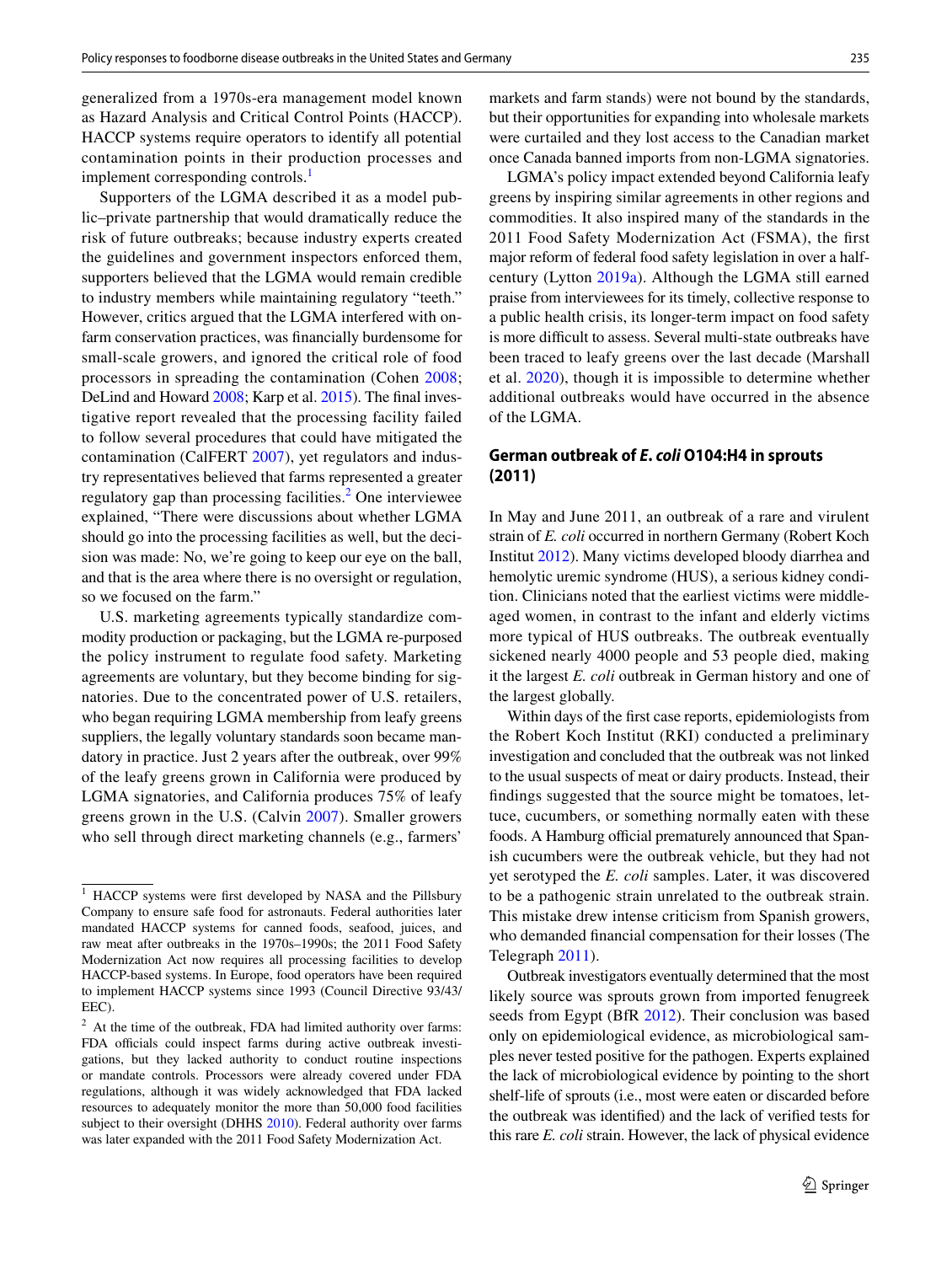left some with lingering doubts, especially the Egyptians who resisted Germany's temporary ban on Egyptian seed imports (The Local [2011b\)](#page-15-10).

Despite the magnitude of human and fnancial losses associated with the outbreak, few called for policy reforms. Media coverage framed the outbreak primarily as a public health problem, focusing on investigators' efforts to isolate the source of the contamination. To a lesser extent, coverage focused on the political scandal caused by the false implication of Spanish farmers. Soon after government officials declared Egypt to be the source of the contamination, media coverage dropped off precipitously. Few media outlets pressured German authorities to answer for an investigation that they had previously criticized as "bumbling" (The Local [2011a\)](#page-15-11) and an "embarrassment for one of the world's most advanced nations" (Der Spiegel [2011](#page-14-16)). One interviewee said, "It just sounds silly, but this outbreak was too small to really alter [regulations] in the EU." Another explained, "On a public level, people were satisfed when the source was identifed and the disease was over. This was a one-day scandal."

The German policy response consisted of three modest reforms, which one federal official described to me as "doctoring around some minor points": (1) German authorities formalized the crisis council structure that they had created during the outbreak to coordinate across agencies; (2) disease reporting processes were modernized; and (3) in 2013, the EU adopted new production standards for sprouts, including a requirement to test regularly for *E. coli*. Given the lack of positive microbiological tests during the investigation, however, some of my interviewees doubted the efficacy of the new testing requirements. Furthermore, the policy response did little to reduce the risk of contamination and focused almost entirely on responding to contamination after the fact.

The paper proceeds as follows: First, it describes the theoretical foundation for a comparative study of national food risk regimes, drawing on previous research on organizational decision-making and comparative policy studies. Next, it explains the qualitative data and methods used to analyze U.S. and German regulatory regimes. The results are presented in three sections relating the range of policy options taken and ignored, social constructions of the outbreaks and associated food risks, and key diferences in the structure and activities of each nation's food risk regime. The discussion explores the implications of these policy responses for contemporary food safety governance, arguing that failures to address the structural antecedents of foodborne disease outbreaks leave us vulnerable to future disasters.

# **Food safety governance**

Risk management is a core responsibility of the modern state, which confronts new types of risks arising as an unintended byproduct of modernization (Beck [1992](#page-13-7); Giddens [1990](#page-14-17)). In the global "risk society" (Beck [1992](#page-13-7)), food-related threats have shifted from the pre-modern threats of adulteration and spoilage to modern microbial risks like *E. coli* and *Listeria*. The core irony of modern foodborne risks is that although the centralized, techno-scientifc nature of the modern food system has dramatically reduced the frequency of bacterial contamination, these same organizational features increase the catastrophic potential of a single contamination event. This paradox exemplifes what organizational researchers call a "normal accident": when tightly coupled, complex systems inexorably result in catastrophic events (Perrow [1999,](#page-15-12) [2007](#page-15-13); Stuart and Worosz [2013](#page-15-14)). In the global food system, modern manufacturing practices, industry concentration, and geographically dispersed supply chains have allowed foodborne pathogens to infect humans at a previously unprecedented scale. Microbial contaminants are not created by humans, but humans create the distribution systems that determine their catastrophic potential. Indeed, as food supply chains have become longer and more concentrated in recent decades, multi-state and multinational outbreaks have become more frequent (Nguyen et al. [2015\)](#page-15-15).

Crises such as foodborne disease outbreaks can lead to important shifts in risk policy. Kingdon's [\(1997\)](#page-14-4) multiplestreams model emphasizes that crises can serve as "focusing events" that trigger policy adaption when problems, policies, and politics intersect to create "policy windows." However, Birkland ([1997](#page-13-2), [2006,](#page-13-8) [2009](#page-13-9)) notes that natural and technological disasters tend to trigger policy changes only when they involve highly visible harms afecting large numbers of people and extensively organized policy communities. With policy domains involving limited public engagement, responses to disaster often focus on providing swift aid to victims rather than addressing the structural antecedents of disasters (Birkland [1997](#page-13-2)). Research on organizational decision-making also suggests that organizations often defne and seek to resolve crises with solutions they already have in their collective repertoires, even if their "ft" with the crisis is questionable (Beamish [2002](#page-13-10); Birkland [2006;](#page-13-8) Clarke [1991;](#page-14-18) Cohen et al. [1972](#page-14-19)). Organizations tend to pursue routinized solutions to crises unless the events trigger sufficient public attention or violate others' conceptions of legitimate action (Birkland [1997](#page-13-2), [2006\)](#page-13-8). In the U.S. and Germany, outbreaks have rarely prompted policy adaptation unless they involved obvious cases of institutional wrongdoing, such as the European BSE outbreak or the 1993 U.S. Jack in the Box outbreak. However, this literature fails to explain crossnational diferences in policy responses to foodborne disease outbreaks when they do occur.

Comparative research reveals important cross-national differences in environmental and health policymaking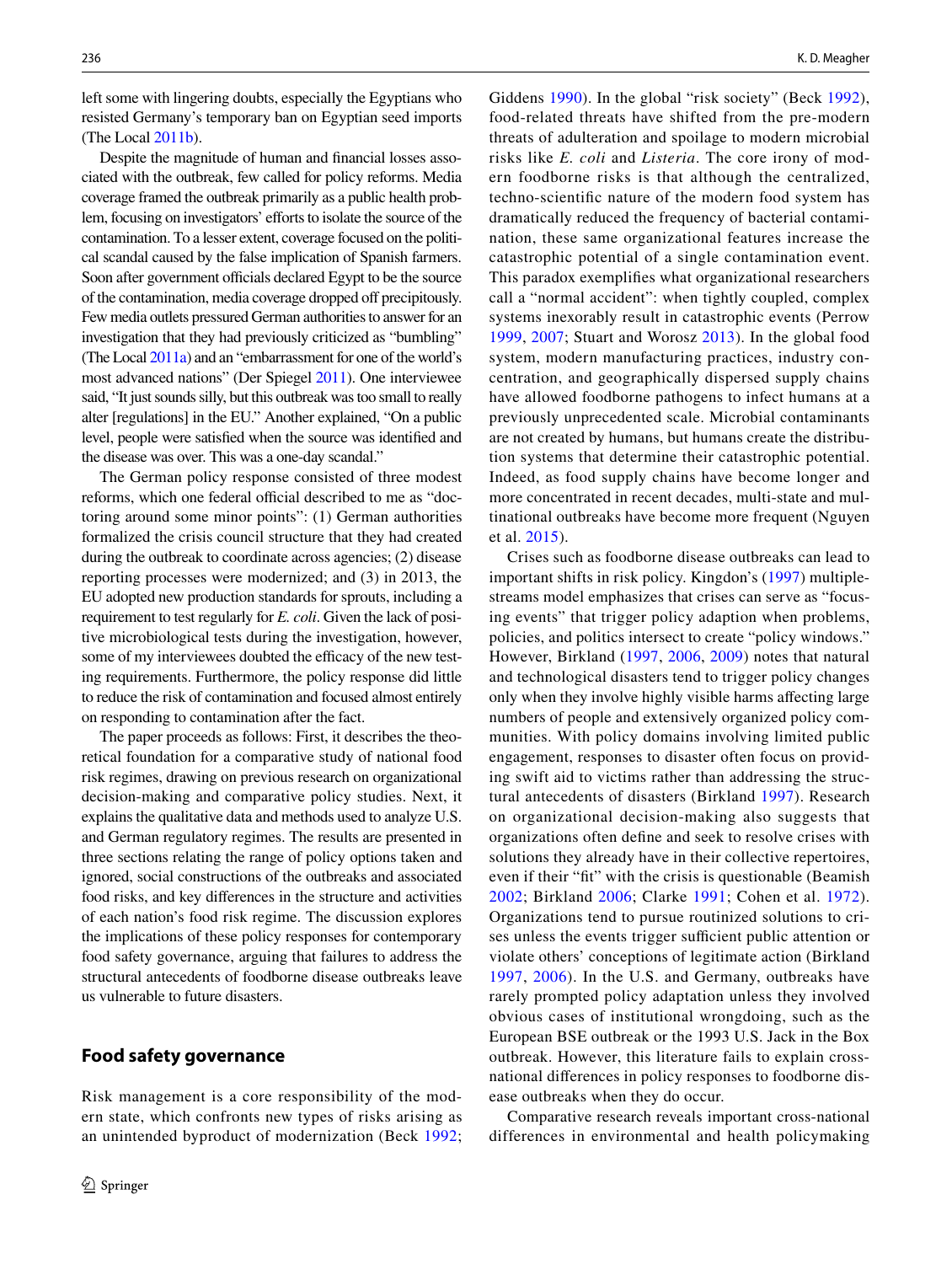(Brickman et al. [1985](#page-13-0); Burri [2015](#page-13-1); Daemmrich [2004;](#page-14-20) Jasper [1990](#page-14-21); Vogel [2009](#page-15-16), [2012](#page-15-17)). Previous research suggests that national diferences in political cultures, economic and legal systems, and public expectations create contexts in which the same risks are assessed and managed diferently (Jasanoff  $2007$ ). A common narrative, both in the academic literature and popular discourse, is that Europe tends to take a "precautionary" approach to risk management, whereas the U.S. focuses less on prevention and more on responding to documented evidence of harm (Brickman et al. [1985](#page-13-0); Burri [2015\)](#page-13-1). However, some scholars reject the notion that Europe is inherently more "precautionary," highlighting historical variations in regulatory stringency (Vogel [2012](#page-15-17); Wiener and Rogers [2002\)](#page-15-18).

Nevertheless, comparative research on national risk policies tends to focus almost entirely on emergent technological risks rather than risks that are less obviously the result of deliberate human action, such as microbial food contamination. Moreover, this literature often focuses on state regulation and excludes private governance schemes, even if many studies attend to the infuence of non-state actors in policymaking. Consequently, the literature largely fails to account for several important dimensions of the outbreaks in this study, including the robust industry response to the U.S. outbreak and the lack of public dread and collective mobilization that often accompanies technological controversies in both regions. This paper aims to address these gaps by adopting food risk *regimes* as the focus of analysis; risk regulation regimes include the broad networks of public and private actors who assume responsibility for risk assessment and management in a particular policy domain (Ansell and Baur [2018;](#page-13-3) Hood et al. [2001](#page-14-2)). Contemporary food risk regimes are increasingly hybrid, involving the regulatory activities of state, industry, and third-party actors at national and often international scales (Lytton [2019b;](#page-14-22) Verbruggen and Havinga [2017\)](#page-15-1). Following Hood et al. [\(2001\)](#page-14-2), I trace how regime *content* (size, structure, and style) and *context* (risk type, public attitudes, and organized interests) shaped policy outcomes after the 2006 and 2011 outbreaks. Specifc attention is paid to how each regime defned food risks and attempted to control them (Ansell and Baur [2018\)](#page-13-3).

This research is sensitive not only to structural diferences in national regimes, but also to the broader array of policy options that failed to gain traction in either case. The social dynamics underpinning the construction of some risks as non-problematic are just as instructive as the policymaking processes around collectively recognized problems. Freudenburg ([2000](#page-14-5)) argued that analyzing this "nonproblematicity" is critical for understanding the factors that insulate institutions from refexive scrutiny and hamper holistic reforms. Jones and Davidson [\(2014](#page-14-6)) adopted this approach in an investigation of the Canadian BSE crisis, demonstrating how dominant institutional arrangements prevented refexive policy adaptation. Similarly, Stuart and Worosz ([2012\)](#page-15-19) found that U.S. responses to foodborne outbreaks often prioritize technical fxes over systemic reforms, arguing that anti-refexivity protects capitalist production systems at the expense of consumer health and agricultural sustainability. This paper explores the potential for refexive policy responses following two large-scale *E. coli* outbreaks. The analysis demonstrates that "non-problemicity" is a useful analytic lens for understanding both cases; agricultural practices were a non-problem in the German case, and U.S. actors failed to consider important structural vulnerabilities when development new agricultural controls. My goal is not to disparage the actions or intentions of U.S. or German risk managers, who worked diligently to protect consumer health after the outbreaks. Rather, by comparing institutional responses across national regimes and counterfactual outcomes, I seek to emphasize that policy responses are historically contingent and thereby broaden our collective imagination around policy possibilities.

# **Data and method**

This analysis draws on three streams of data: (1) in-depth interviews with 36 participants in the U.S. and Germany; (2) over 300 English-language newspaper articles about the two outbreaks; and (3) over 250 additional archival documents.

Between May 2015 and July 2016, I conducted in-depth interviews with participants selected from the following groups:  $(1)$  federal and local government officials,  $(2)$  members of the food industry, (3) scientists and medical experts, and (4) consumer advocacy organizations. Participants were recruited from the list of people mentioned or quoted in the sample of newspaper articles about the outbreaks, and a "snowball" sampling strategy was used to identify additional participants. In total, I interviewed 23 participants in the U.S. and 13 in Germany. Interviews were semi-structured and lasted approximately 1–2 hours. Most interviews were conducted in person, though a few were conducted over the phone, and all interviews were recorded and transcribed. Although the content of the interviews varied, interviews generally focused on respondents' memories of the outbreak events and policy responses and their broader refections on the longer-term impacts of the outbreak. This project was approved by the university institutional review board, and all participants consented to be interviewed.

The sample of newspaper articles was retrieved via the LexisNexis news service from the three largest, national English-language newspapers at the time of each outbreak, plus 1–2 additional newspapers of particular relevance to each outbreak. In the U.S. case, I analyzed articles about the outbreaks in the *New York Times*, *USA Today*, *The Washington Post*, and the *San Jose Mercury News* (located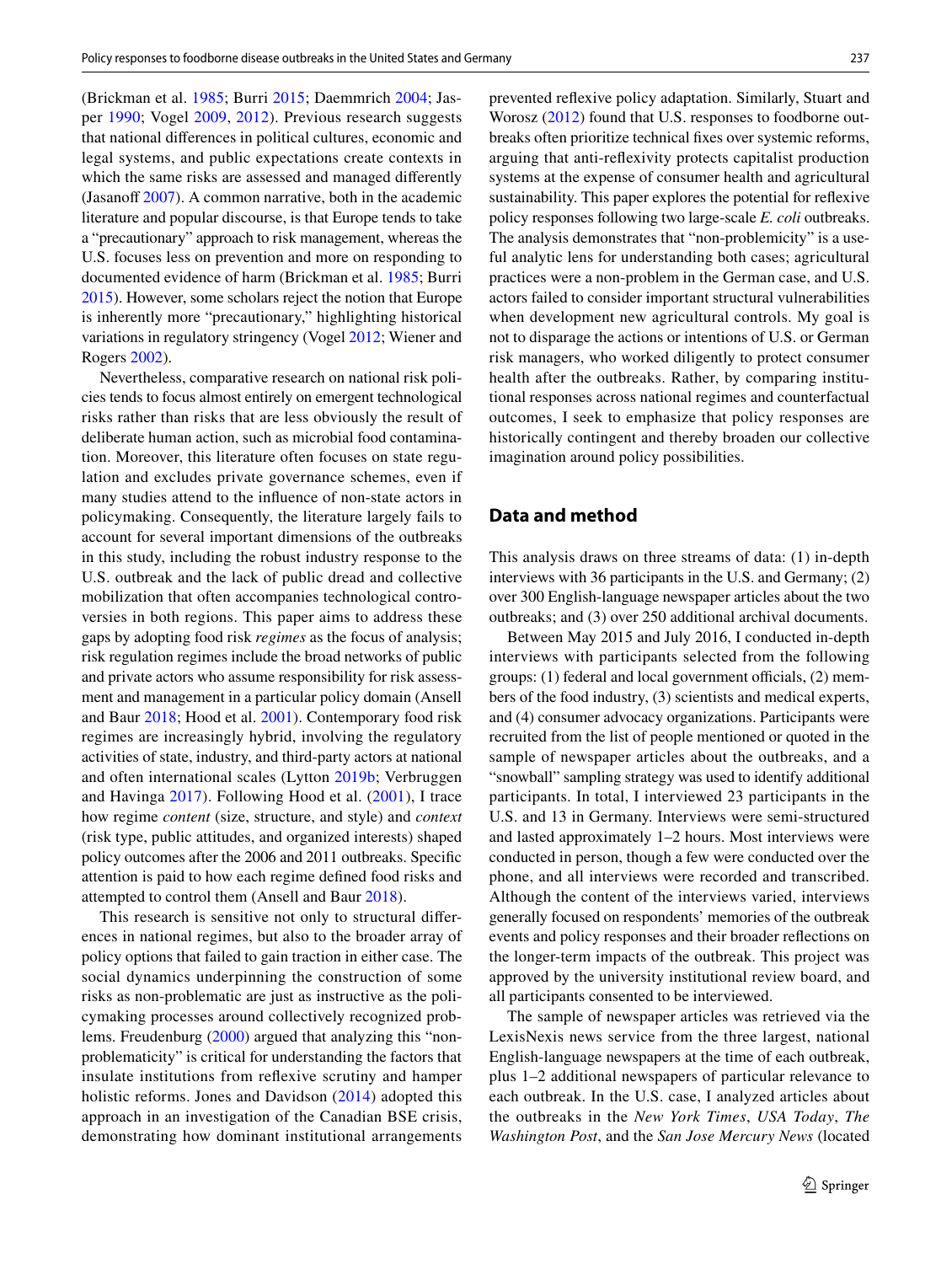<span id="page-5-0"></span>**Table 1** Five alternative policy options

| Example actions                                                                                      |
|------------------------------------------------------------------------------------------------------|
| Centralize authority over standard-setting and enforcement in a single agency                        |
| Substitute less-risky products for bagged greens and raw sprouts                                     |
| Hand-harvest leafy greens; decentralize processing; lower sprouting temperatures                     |
| Treat manure; increase distance between feedlots and produce fields; cull "super-<br>shedder" cattle |
| N/A                                                                                                  |
|                                                                                                      |

in the Salinas Valley and chosen for its strong local coverage of the 2006 outbreak). In the German case, I analyzed news stories in *Der Spiegel*, *Deutsche Welle*, *The Local*, *The Guardian* (chosen for its European coverage), and *El Pais* (a Spanish newspaper chosen to capture the Spanish cucumber controversy). The search yielded 166 stories about the U.S. outbreak (from September 2006 to January 2013) and 135 articles about the German outbreak (from May to October 2011).

The remaining archival documents were provided by interviewees or collected via web searches. These documents included all official reports related to the outbreaks, press releases, public education materials, legal documents, blogs, public interviews with stakeholders, and academic articles. Most documents were originally written in English, and a few German-language reports were professionally translated into English.

Interview transcripts and archival documents were coded and analyzed inductively. The coding scheme was developed after an initial reading of the documents and refned in successive rounds of coding. Excerpts were analyzed in an iterative process that involved drafting analytic memos and data matrices to identify emerging themes, generate comparisons across cases, and verify fndings (Emerson et al. [2011](#page-14-23); Miles et al. [2013\)](#page-14-24). Analyzing such a broad range of data facilitates the triangulation of fndings across multiple sources. Moreover, the timing of the interviews several years after the outbreaks allowed me to analyze contemporaneous accounts of the events (found in archival documents) against respondents' memories of them. Archival documents were helpful in recovering the detailed chronology of events, while the interviews clarifed what the outbreaks came to signify for diferent stakeholders over time.

The analysis focuses on two dimensions of the outbreaks that helped shape the divergent policy outcomes: (1) social constructions of the crisis as primarily an agricultural or health issue, involving an internal or external threat; and (2) institutionalized relations among state, industry, and public actors in each nation, which I collectively refer to as their "food risk regimes." Before examining these themes in detail, I frst contextualize the policy outcomes within a broader range of alternative responses.

## **Results**

#### **Policy options taken and ignored**

U.S. and German risk managers were confronted with similar risks during the 2006 and 2011 outbreaks, yet they pursued diferent policy responses: industry-led agricultural controls in the U.S. and modest state reforms in Germany. The beneft of hindsight often makes historical events seem inevitable, but the outcomes of the 2006 and 2011 outbreaks were not guaranteed. Below I review five alternative outcomes (summarized in Table [1](#page-5-0)), some of which might have ofered equal or superior improvements to public health but were never considered seriously by stakeholders. My goal is not to criticize risk managers in either nation but rather to provide readers with a broader context of available options that can clarify the social dynamics that elevated certain options over the alternatives.

One potential response would be to consolidate government authority over food safety. Both the U.S. and German governments have faced decades of criticism for their fragmented authority over food safety, which is divided horizontally across agricultural and health agencies and vertically across federal, state, and local agencies (U.S. Government Accountability Office [1970](#page-15-20), [1999](#page-15-21); von Wedel [2001\)](#page-15-22). Many interviewees agreed that government fragmentation is a major impediment to their work, yet stakeholders in neither nation attempted to consolidate food safety authority after the outbreaks. Interviewees were universally pessimistic about the possibility of restructuring regulatory authority, given that federalism is enshrined in both nations' constitutions and that disruptions to the current regime would be contentious, costly, and time-consuming. In Germany, for example, interviewees described federalism as a "sacred cow"; in the U.S., a federal official told me that the public health system is so fragmented, "it is amazing that it works at all." Nevertheless, interviewees felt like they had to make the best of a fawed system.

A second potential response would involve reexamining the food products associated with the outbreak, in this case bagged leafy greens (U.S.) and sprouts (Germany). Bagged greens are a recent invention, becoming a household staple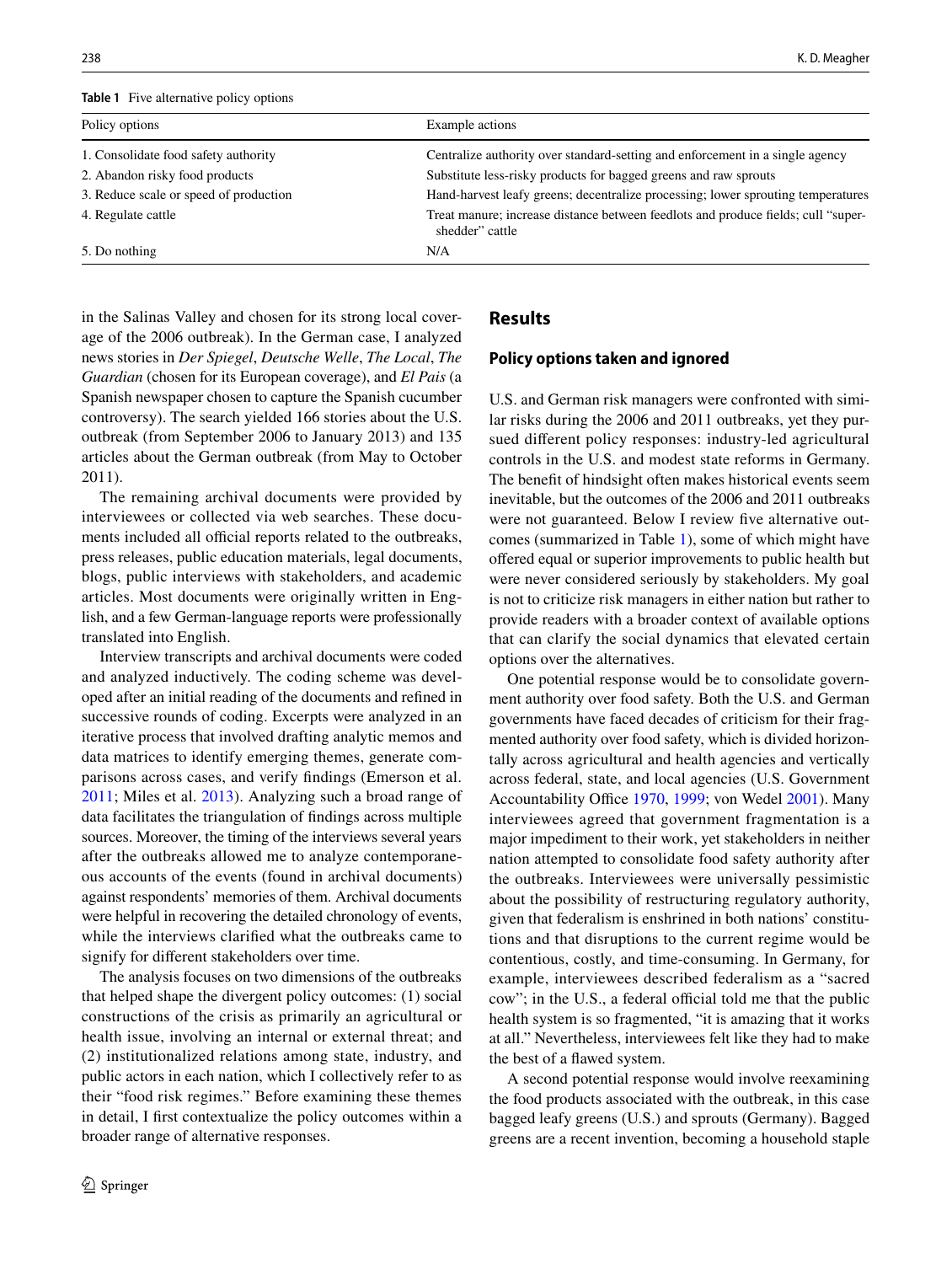only after technological advancements in the 1990s made it possible to produce them at scale (Stuart [2011\)](#page-15-23). Although consumers love the convenience of bagged greens, these products carry a greater risk of contamination than whole or bunched greens due to diferences in harvesting, centralized processing, and the sealed bags that create a hospitable environment for bacterial growth whenever the "cold chain" is broken. Despite these risks, no one seriously considered abandoning the bagged salad in the aftermath of the outbreak. One interviewee complained, "It's not a safe product for so many reasons, but people want convenience. What's unfortunate is that they don't understand that that convenience comes with more risk." Consumer fondness for bagged greens can be inferred from consumption trends during and after the outbreak: sales of bagged spinach dropped precipitously, but overall sales of bagged greens declined only slightly and then rebounded as consumers substituted other greens for spinach (Arnade et al. [2009\)](#page-13-11).

Raw sprouts are even riskier than bagged greens, yet the idea of giving them up was similarly ignored in Germany. The warm, humid conditions required for sprouting are ideal for rapid bacterial growth, such that sprouting can amplify even small levels of pathogens. Many interviewees admitted privately that they avoid eating sprouts because of their heightened risk of contamination; "I love sprouts, but I won't eat them," said one respondent. However, sprouts consumption continued post-outbreak, and government officials, who reported in interviews that they feared getting sued for "communicating too much" about the risks of consuming sprouts, issued only a mild warning that people with "weak immune systems" might avoid eating sprouts (BfR [2011\)](#page-13-12). One scientist said, "I don't think anything has changed. Sprouts are still served. They are still perceived as a healthy food."

A third potential response would be to reexamine the production practices that make bagged leafy greens and sprouts so risky. For example, hand-harvesting leafy greens allows for easier visual identifcation of contamination relative to mechanical harvesters, and processing greens in smaller batches reduces the spread of contaminants. Although U.S. manufacturers have implemented numerous technical strategies to manage pathogenic risks, there has been no serious consideration of adjustments that might challenge the current scale or pace of production (Stuart [2011](#page-15-23); Stuart and Worosz [2012](#page-15-19)). With sprouts, research suggests that several practices may kill or slow the growth of pathogenic bacteria, including chlorine washes and lower sprouting temperatures (Fu et al. [2008;](#page-14-25) U.S. FDA [1999\)](#page-15-24). However, European producers and consumers have actively resisted the use of chlorine on food (in contrast to the U.S.), and lower sprouting temperatures threaten proftability by lengthening production times and requiring more water and energy. The EU regulations developed after the 2011 outbreak do not contain requirements, or even suggestions, for specifc preventative controls. They merely require member states to verify that sprout operators maintain clean facilities, use clean water, and regularly test sprouts and water for microbial contaminants. Several interviewees recognized the lack of policy specificity as a missed opportunity; for example, one interviewee said, "I think the learnings taken out of that outbreak are much poorer than they should have been."

A fourth policy alternative would be to regulate cattle, the primary animal reservoir of pathogenic *E. coli*. Pathogenic *E. coli* pass from cattle to humans via the "fecal–oral" route, when humans consume food or water contaminated with cattle feces. Cattle feedlots can produce millions of tons of untreated manure each year, making them a major vector for *E. coli* transmission via manure runoff that contaminates soil, air, and waterways, or is tracked through nearby felds by wildlife (Ali [2004\)](#page-13-13). Although U.S. investigators traced the 2006 outbreak strain to a nearby cattle feedlot, there was little discussion about regulating feedlots after the outbreak. Stakeholders could have mandated treatment of cattle manure, established minimum distances between feedlots and agricultural felds, implemented stricter controls on manure runof, or incentivized culling of infected cattle (given research suggesting that a small percent of cattle, as little as 2%, are *E. coli* "super-shedders") (Arthur et al. [2013;](#page-13-14) Matthews et al. [2006\)](#page-14-26). However, none of these options were seriously considered, much to the irritation of produce growers who felt unfairly burdened with another industry's problem. As one grower said, "The evidence is pretty clear that animal confnement operations are a big source of these pathogens, but no one is pointing a fnger in that direction. It's really frustrating." German and European stakeholders similarly avoided regulating cattle in the aftermath of the 2011 outbreak, though the link to cattle was less clear in this case. As in the U.S., ruminants are the primary reservoir for *E. coli* infections in Europe, but evidence suggests that the rare strain implicated in the 2011 outbreak might have a human, not ruminant, reservoir (Beutin and Martin [2012](#page-13-15); Karch et al. [2012](#page-14-27)). The origins and transmission pathway of the 2011 outbreak strain raise important questions for public health, underscoring the lesson that infectious diseases are constantly evolving and that mitigation efforts must be correspondingly adaptive.

A fnal option would be to do nothing. This might seem like an implausible response to a major public health crisis, but it is worth noting that the U.S. leafy greens industry had already pursued this strategy during the dozens of outbreaks prior to the 2006 outbreak (Powell and Chapman [2018;](#page-15-25) Turner et al. [2019](#page-15-26)). This strategy proved untenable during the 2006 outbreak because the U.S. spinach market evaporated after the FDA's consumer advisory, forcing industry players into a collective fnancial crisis. With no market for fresh spinach and increasing safety demands from buyers, "the industry pretty quickly got it through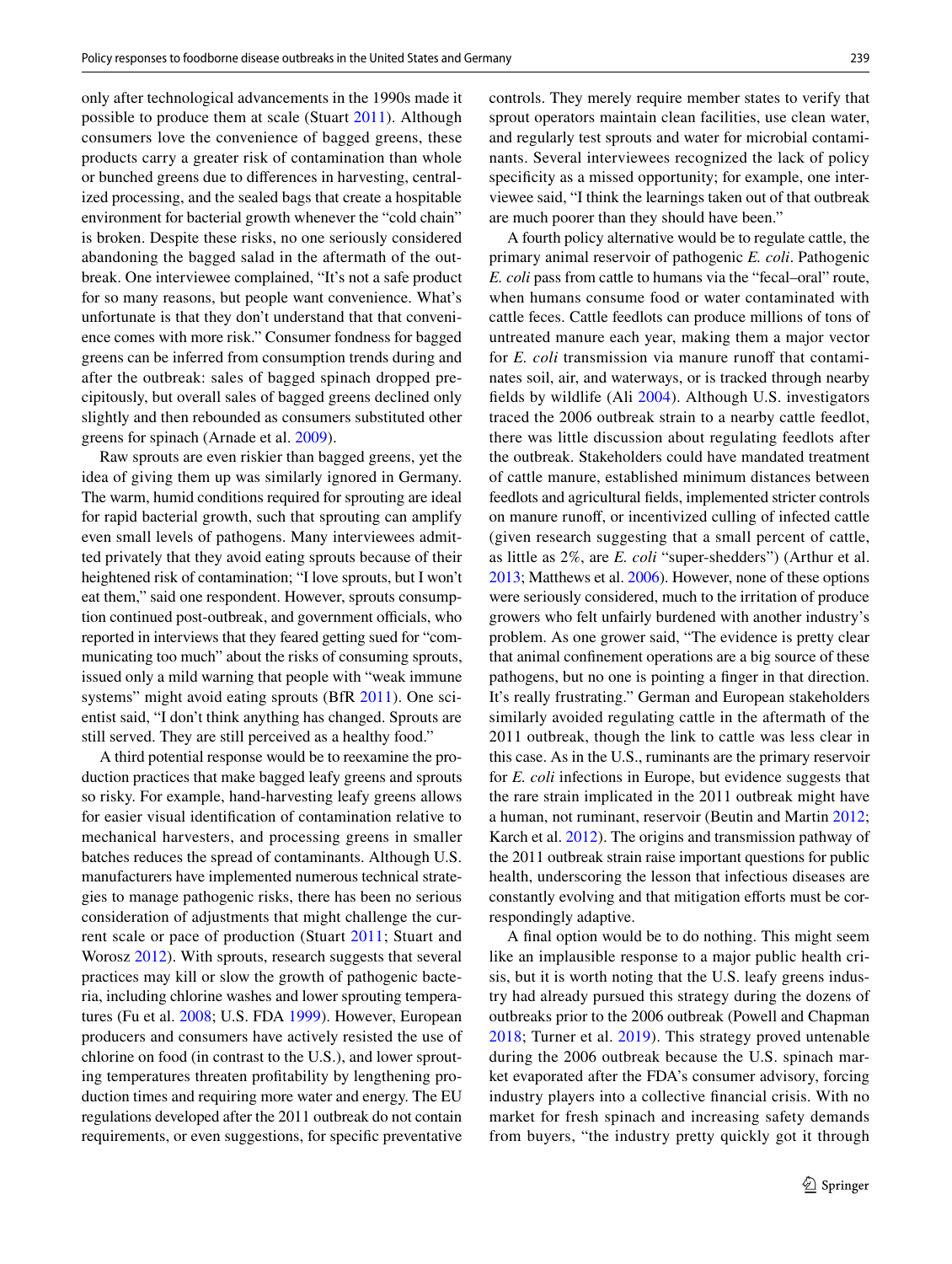their heads that they had to do something signifcant," as one grower explained. In Germany, critics sometimes argue that "doing nothing" is precisely the strategy taken after the 2011 outbreak, but this is not quite accurate: federal agencies implemented some minor improvements to organizational procedures following the outbreak, and the EU established new standards for sprouts producers. However, it is important to note that in contrast to the U.S. response, the German response was oriented more toward improving responses to future outbreaks rather than preventing them. One interviewee noted that although previous crises like the BSE crisis "showed very severe problems with state audits of food and nutrition and problems with federalism, that was not the issue with EHEC. The problem with this scandal was that it took so long to identify the source."

By reviewing several plausible alternative responses to the outbreaks in question, we can appreciate that the outcomes were neither inevitable nor necessarily superior to the alternatives. Indeed, some of these alternatives would have addressed systematic vulnerabilities in the food system that were largely ignored by U.S. and German risk managers, which raises the question of how stakeholders came to pursue the observed responses. Below I present two themes that emerged in the analysis that help explain the policy responses: social constructions of the outbreaks and organizational dynamics among state, industry, and public actors.

## <span id="page-7-0"></span>**Social constructions of the outbreaks**

In interviews, regulators and industry representatives in both nations reported that the 2006 and 2011 outbreaks were the events that "woke them up" to the risks of fresh produce. Nevertheless, these events came to be understood in qualitatively diferent terms: U.S. stakeholders understood the outbreak primarily as a problem with the way fresh produce is produced, whereas German stakeholders understood the outbreak as a problem with outbreak response. Food safety spans the professional domains of agricultural and health experts, and both felds are necessarily engaged in food safety governance in both nations; even so, greater emphasis can be placed on one or the other domain in policy discourses. In the 2006 and 2011 outbreaks, this diference in framing helped shape policy responses: U.S. stakeholders created an industry-led program for farm-level food safety management, whereas German stakeholders sought to improve inter-organizational coordination during outbreak investigations.

Another key dimension of the social construction of these outbreaks is related to whether they were understood to involve internal versus external threats. The U.S. outbreak was quickly traced to California-grown spinach, and the fresh-cut spinach market collapsed soon after the FDA warned consumers to avoid eating fresh spinach in mid-September 2006. These events forced spinach producers to recognize the outbreak as an internal threat to their fnancial viability and spurred them to collective action. One grower explained that at the time, he and others were "desperately trying to fgure out a way to at least impress upon the regulators that we can restart this industry safely." It is important to note that although industry groups were motivated to address the fnancial threat of contaminated spinach, they did not necessarily acknowledge personal responsibility; as previously noted, regulatory proposals focused on farm-level controls despite evidence of failures at the processing facility, and blaming "nature" enabled stakeholders to pursue targeted technical fxes rather than structural reforms (Olimpi et al. [2019](#page-15-27); Stuart [2011\)](#page-15-23).

In contrast, German officials blamed the 2011 outbreak on actors external to the EU, in Egypt, which reduced political pressures for reform (BfR [2012](#page-13-6)). Although the implicated seeds were imported from Egypt, doubts remain about where the seeds were contaminated (Beutin and Martin [2012](#page-13-15); Knödler et al. [2016](#page-14-28)), and sprouting facilities represent an important intervention opportunity regardless of whether the contamination occurred outside Europe. The official conclusion blaming Egypt for the contaminated seeds meant that decision-makers could halt Egyptian imports and claim that the threat had been neutralized. One microbiologist said, "Politically, it was great. You had somebody outside the European Union responsible for it." Others criticized the response, including a consumer advocate who said, "I always think this government lost the opportunity to really do better in the future, because they had that solution of Egypt, which is cheaper than saying, 'look, we have to reset the system.'" Social construction of the crises as involving internal or external threats shaped the subsequent response; internal threats require greater internal evaluation, a more disruptive process than blaming an outsider who can simply be expelled from the market.

Social constructions of the problem as primarily agricultural or health-related, and stemming from either an internal or external threat, therefore oriented stakeholders toward a preventative policy response in the U.S. and a reactive response in Germany. German interviewees viewed the 2011 outbreak as an unfortunate crisis that demanded a quick public health response but failed to reveal systemic vulnerabilities in food supply chains. Microbial contamination was viewed as an unfortunate inevitability: as more than one interviewee remarked, "these things happen." Interviewees focused on the public health response and largely agreed that aside from a few minor mistakes (most notably the Spanish cucumber announcement), the organizational response was appropriate. For example, a Hamburg official said, "If this EHEC outbreak was a catastrophe for everyone, maybe we would have had to change the [regulatory] structure. Maybe." A federal epidemiologist expressed a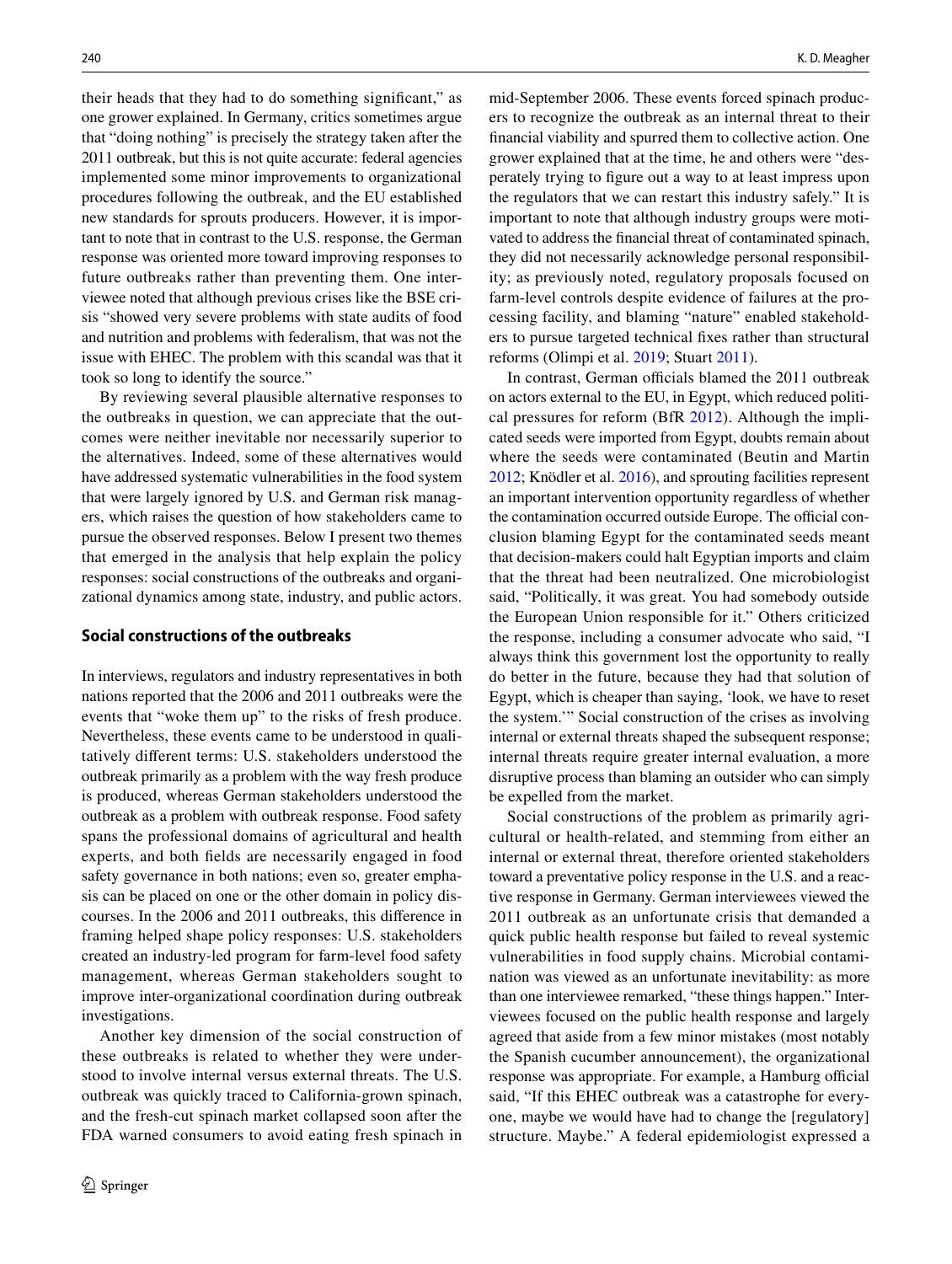<span id="page-8-0"></span>

| Table 2 Food risk regimes in the United States and Germany (with differences in italics) |  |
|------------------------------------------------------------------------------------------|--|
|------------------------------------------------------------------------------------------|--|

|                     | <b>United States</b>                                                                                    | Germany                                                                                                                    |
|---------------------|---------------------------------------------------------------------------------------------------------|----------------------------------------------------------------------------------------------------------------------------|
| Regime content      |                                                                                                         |                                                                                                                            |
| <b>Size</b>         | Large regulatory investment from state and industry                                                     | Large regulatory investment from state and industry                                                                        |
| Structure           | Agriculture and public health jointly regulated by federal<br>and state agencies                        | Agriculture and public health jointly regulated by federal<br>and state agencies                                           |
|                     | Federal agricultural authority divided by food type (meat/<br>dairy vs. everything else)                | Federal agricultural authority divided by function (risk<br><i>assessment vs. management</i> )                             |
|                     | Regulations harmonized at federal level                                                                 | Regulations harmonized at EU level                                                                                         |
| Style               | Regulators value inter-agency cooperation                                                               | Regulators value protecting science from politics                                                                          |
|                     | Disease surveillance involves molecular subtyping and/or<br>whole genome sequencing                     | Disease surveillance involves case reports; subtyping less<br>common                                                       |
| Regime context      |                                                                                                         |                                                                                                                            |
| Risk type           | Pathogens on fresh produce are difficult for consumers to<br>detect or avoid                            | Pathogens on fresh produce are difficult for consumers to<br>detect or avoid                                               |
| Public attitudes    | Moderate concern about microbial food safety yet limited<br>mobilization                                | Moderate concern about microbial food safety yet limited<br>mobilization                                                   |
| Organized interests | Implicated industry is large and highly concentrated<br>Industry actors have close ties with regulators | Implicated industry is smaller and decentralized<br>Ties between industry and regulators have weakened over<br><i>time</i> |

similar sentiment, saying, "If this had been a disaster—it was a disaster for all the people afected—but the way it was managed, I think, wasn't a disaster." Conversely, U.S. stakeholders did not accept microbial contamination as a sad inevitability but rather viewed it as a problem ripe for intervention. Industry representatives expressed confdence in their ability to identify technical solutions to pathogenic contamination on produce, and industry players banded together to fund basic research on food safety through the newly established Center for Produce Safety at the University of California, Davis. As one grower explained, "It was a defning moment for the industry, no doubt about it. And for a good reason. This is the same food that I take home and put on the table for my family and it's the same food our employees take home, so it's got to be safe." No one I interviewed believed that it will ever be possible to eliminate foodborne risks, but U.S. stakeholders expressed greater resolve than their German counterparts to achieve signifcant risk reductions.

#### **Divergent national food risk regimes**

The institutionalized relations among key stakeholder groups—including government regulators, the food industry, and public organizations—emerged as a key theme in interviews, with respondents frequently pointing to longstanding organizational dynamics to explain policy outcomes. I use the concept of national *food risk regimes* to describe the networks of public and private actors that govern food safety in diferent national contexts, encapsulating the balance of power across these actors, institutionalized relations among them, and collective values that shape their activities (Hood et al. [2001\)](#page-14-2). Food risk regimes emerge from ongoing negotiations among state, industry, and thirdparty organizations, and they fuctuate over time in response to food-related crises. Nevertheless, certain dimensions of U.S. and German food risk regimes achieved relative stability by the end of the twentieth century and laid the groundwork for the responses to the 2006 and 2011 outbreaks.

The paragraphs below illustrate how the organizational dynamics of national food risk regimes interacted with social constructions of the outbreaks to produce policy outcomes. Table [2](#page-8-0) summarizes key dimensions of each food risk regime that emerged inductively from the data, organized by Hood et al. ([2001](#page-14-2)) framework for regulatory regime content (size, structure, and style) and context (risk type, public attitudes, and organized interests). The analysis begins with the state agencies tasked with governing food safety (regime content), then assesses their relations with industry actors and the public (regime context). Critically, many of these dynamics remain important components of U.S. and German food risk regimes, the implications of which are discussed in the fnal section.

# **Government structures and relations in the U.S. and Germany**

Both the U.S. and Germany have federalist political systems, meaning that a central (federal) government shares authority with regional (state) governments. Agriculture and public health are jointly regulated by federal and state governments in both nations; legislation is generally passed at the federal level and implemented by states. States assume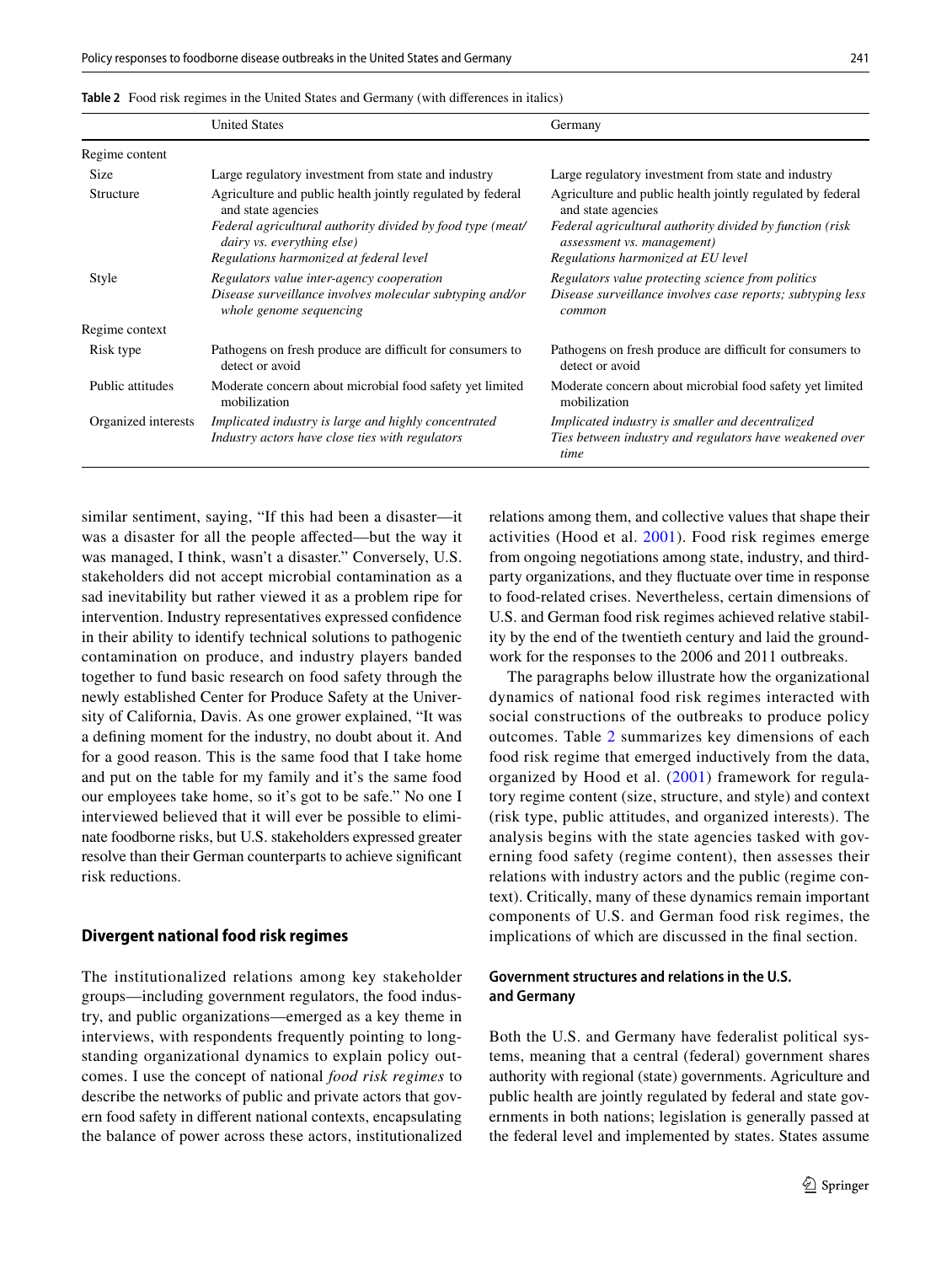responsibility for food safety inspections, infectious disease surveillance, and outbreak investigations (unless state officials formally invite federal authorities to participate). U.S. and German food risk regimes therefore share important similarities, but signifcant diferences remain in their structure and activities.

Horizontal and vertical divisions of power are similar across both nation's public health agencies, but the organization of national agricultural agencies difers. In the U.S., federal agricultural authority is divided across diferent types of foods: meat and dairy are regulated by the US Department of Agriculture (USDA), and all other foods are regulated by the FDA. Risk assessment and management are handled internally by both agencies. In contrast, German agencies are divided by function rather than product: German agencies were reorganized after the BSE crisis to impose strict divisions between the authorities responsible for risk assessment (Federal Institute for Risk Assessment, or BfR) and risk management (Federal Office of Consumer Protection and Food Safety, or BVL, and Federal Ministry for Food, Agriculture, and Consumer Protection, or BMELV). Both of these fragmented systems create regulatory challenges, but only the weaknesses of Germany's system became salient during the outbreaks under study. The U.S. system poses challenges especially for outbreaks involving multiingredient products and for regulatory parity across diferent types of products.<sup>[3](#page-9-0)</sup> However, the 2006 U.S. outbreak was quickly traced to a single commodity, so the FDA's authority over the investigation was never in dispute. In Germany, the division between risk assessment and risk management contributed to organizational frictions during the outbreak investigation; stakeholders on either side of the divide knew less about each other's work than would have been ideal for a swift and coordinated response, contributing to confusion about which food products were implicated in the outbreak. As one federal epidemiologist explained:

The difficult point is the separation between the human disease side and the food safety side. You have those two sides and then somewhat of a barrier between them, but then you have that times 16, basically. And actually, in a way, you have it times 400 because every health department that you work with is a bit diferent. That makes it so cumbersome, and I can never get over that it's so inefective.

The issue of multilevel governance also drives important diferences in food risk regimes. Germany is a federalist nation embedded in another quasi-federalist political system: the European Union. Multilevel governance can weaken risk management when authority is divided in such a way that no officials or agencies can be held individually responsible for disasters, a phenomenon that Beck ([1998](#page-13-16), p. 18) calls "organized irresponsibility." National crises are often expected to yield national policy responses, yet the German federal government was in some ways the worst-positioned to make substantive reforms after the 2011 outbreak. Food safety regulations are established one level above (i.e., the EU) and implemented one level below (i.e., the *Länder*, or federal states). The federal level plays a coordinating role in the domain of food safety and has limited powers to impose new programs on federal states and municipalities. Given that the outbreak was widely framed not as a European problem but as a German problem, EU authorities felt no great pressure to pursue strong preventative measures, and German agencies lacked the authority to do so themselves. The net result was a system in which no level of governance contained officials who felt responsible for preventing the next outbreak. The muted policy response to the 2011 outbreak was therefore at least partially a result of "organized irresponsibility" among government agencies.

Beyond the formal structures of governance, the relations between agencies also play a signifcant role in shaping outbreak responses. U.S. food safety officials operate within a fragmented policy arena but have pursued programs and processes that foster regular inter-agency collaboration. Federal agencies often contract with state authorities to fulfll their regulatory responsibilities, and federal agencies also foster horizontal collaboration by placing representatives in each other's offices and convening regular meetings. Additionally, the sophisticated national disease surveillance network ensures that state and federal agents regularly communicate about emerging health threats. Although the process of reporting infectious diseases proceeds similarly in both nations, the U.S. system contains a stronger bureaucratic mandate to identify pathogen strains via molecular subtyping (or, increasingly, whole genome sequencing). The pathogen strain has no clinical signifcance, but it is critical for national disease surveillance. Molecular subtyping and whole genome sequencing allow U.S. authorities to identify outbreaks with greater precision and detect smaller and more geographically difuse outbreaks. Moreover, because the U.S. surveillance system identifes emerging outbreaks with greater frequency, U.S. agencies collaborate more often on outbreak investigations.<sup>[4](#page-9-1)</sup> The result is a system in which

<span id="page-9-0"></span><sup>&</sup>lt;sup>3</sup> For example, FDA and USDA take different approaches to regulating bacterial contamination. Food safety regulatory authority in the U.S. stems from 1906 legislation banning food adulteration, yet FDA and USDA disagree about whether microbial pathogens are "adulterants"; FDA views the presence of pathogens on food products as adulteration, whereas USDA does not view the presence of pathogens (other than *E. coli* 0157:H7) on raw meat as adulteration because pathogens should be killed with cooking (Thomas [2014](#page-15-28)).

<span id="page-9-1"></span><sup>4</sup> Some might interpret fewer outbreaks to mean a safer food system, but the epidemiologists I interviewed were confdent that many more outbreaks occur in Germany than are identifed by national surveillance.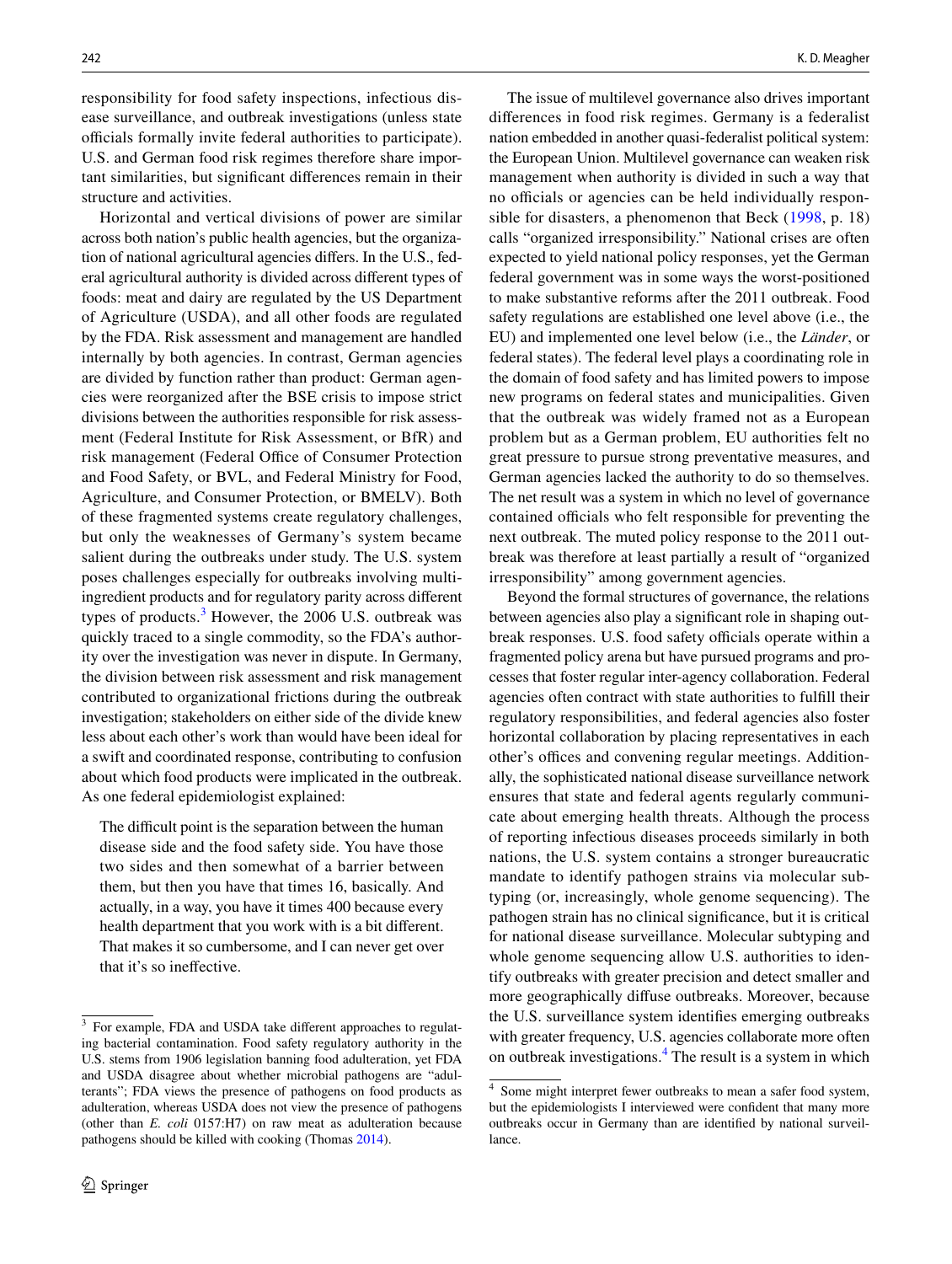officials have good working knowledge of the people and processes in other agencies and can draw on these relationships during crises. I do not mean to romanticize the social relations among U.S. risk managers; interviewees also described the types of turf battles and personality clashes present in most human organizations. However, compared to the strictly siloed German system, U.S. authorities demonstrated stronger commitments to inter-agency cooperation, and they cited these ties during interviews as being important for successful outbreak investigations. As one federal official said:

The system we have is not a system that anybody would ever design to do an outbreak investigation, but what we've been able to do is despite the organizational challenges, we've fgured out a system so that we can work collaboratively together to solve outbreaks and do it relatively expeditiously. Part of it is setting up good laboratory-based systems, having good epidemiological approaches, and having good regulatory environmental health assessment, those three big pieces all happening at the same time and having dedicated partners and resources who can make the individual pieces happen and have them all put together.

In Germany, stricter divisions between the agencies involved in risk assessment and risk management, federal and state agencies, and public health and agricultural agencies have created a system in which officials largely pursue their own work without regular inter-agency collaboration. Korinek and Strassheim ([2013](#page-14-1)) describe the German food safety governance regime as lacking "conceptual slack," since organizational boundaries prevent experts from diferent backgrounds from sharing their experiences and expertise. During the 2011 outbreak, German authorities failed to formally coordinate their activities until several weeks into the investigation, after officials in Hamburg mistakenly announced that Spanish cucumbers were the source of the contamination. Instead, state agencies conducted parallel, independent investigations, and some were reluctant to share their data with other state and federal authorities. This created delays and mistakes during the investigation that might have been avoided. Moreover, these failures likely reinforced the general impression that the "problem" represented by the outbreak was in the public health response, not in agriculture. German officials universally praised the EHEC Task Force they formed during the investigation; for example, one official said "it was one of the most important lessons we learned, that you have to bring these three levels [federal, state, and local] on a daily basis together." However, the culture of government silos was so strong that the task force was disbanded after 1 month, and no serious attempt was made to continue regular collaboration. Officials established a process for re-establishing the task force during national

crises, but it has re-formed only once since then (during a 2012 norovirus outbreak). The interpersonal learning that occurred during the 2011 outbreak therefore failed to disrupt inter-agency dynamics. Given staff turnover in the years since the task force last met, it is likely that organizational lessons learned during previous crises will need to be relearned during the next crisis.

#### **Food industry actors in the U.S. and Germany**

The balance of power between state and industry actors varies cross-nationally and has also fuctuated over time. In the U.S., industry actors have exerted substantial power in the food policy arena over the previous half-century and have frequently succeeded in resisting the expansion of federal oversight (Thomas [2014\)](#page-15-28). The "revolving door," whereby industry actors transition in and out of public office, also ensures that industry perspectives are well-represented in policymaking and enforcement. The outsized influence of the food industry in U.S. food safety governance helps explain why leafy greens growers were granted such latitude in determining the policy response to the 2006 *E. coli* outbreak. California regulators considered imposing mandatory regulations after the outbreak, but industry organizations convinced them to abandon their plans and allow industry leaders to pursue their own policy solution instead (Schmit [2007\)](#page-15-29). In Germany, in contrast, the food industry's infuence in policymaking has declined over the last half-century, especially after the BSE crisis prompted federal reorganization in the early 2000s. This helps explain why industry representatives were relatively absent from policy debates following the 2011 outbreak. EU regulators consulted members of industry during the development of the 2013 sprouts regulations, but it was never suggested that industry organizations could lead the reform efforts. Industry-state relations therefore constrained which responses to the outbreaks were considered legitimate.

It is also important to assess structural features of the implicated food industries to understand the direction of the policy responses. Although the 2006 U.S. and 2011 German outbreaks were traced to similar food products (i.e., fresh salad ingredients), these products came from vastly diferent industries. The U.S. leafy greens industry is a multi-billion dollar industry, with 83% of U.S. households consuming bagged leafy greens (Cook [2015](#page-14-29)). The industry is also highly concentrated, with four frms controlling almost 90% of the fresh-cut salad market in 2006 (Cohen [2008\)](#page-14-10). In contrast, the European sprouts industry is small and decentralized, and it produces a product that many enjoy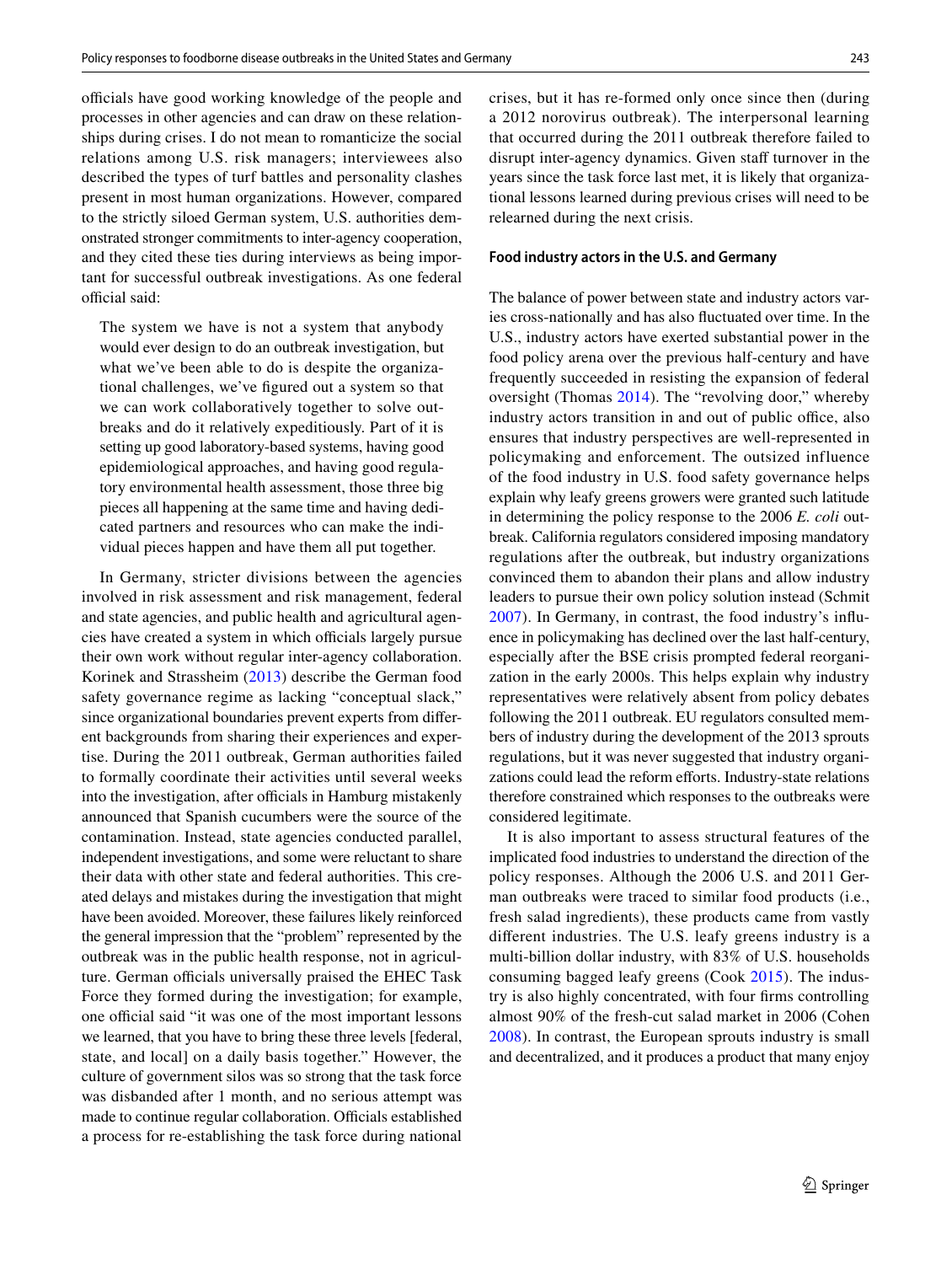as a garnish but few would consider a staple.<sup>[5](#page-11-0)</sup> In 2011, the sprouts industry consisted of around 100 businesses scattered throughout the EU. European sprouts production was a EUR 200 million industry, with EUR 30 million (15%) being produced in Germany (EFSA [2011](#page-14-30)).

Diferences in the size and concentration of the implicated industries played a role in shaping policy responses to the two outbreaks. In the U.S., the leafy greens industry could mobilize relatively quickly by virtue of their vast resources, in-house expertise, and market concentration; with few players controlling most of the fresh-cut market, only a handful of frms had to endorse the Leafy Greens Marketing Agreement for it to ensure virtually industry-wide compliance. Moreover, several frms already had food safety specialists on staff (and others would follow suit), enabling industry actors to leverage their own scientifc expertise in the bid to develop a legitimate policy response. In contrast, it is unlikely that the small, decentralized sprouts industry in Europe could have achieved a similar effort even if sprouts operators had been more coordinated. Few, if any, had the resources to hire scientists to develop and oversee internal food safety programs, let alone create an industry-wide pro-gram.<sup>[6](#page-11-1)</sup> Thus, the U.S. industry-led policy response required an implicated industry that was powerful and concentrated enough to manage the coordination costs of the LGMA. The German outbreak similarly involved massive economic losses for sprouts producers, but they lacked the power and coordination to launch a similar response.

#### **The absent public**

Public mobilization and accountability often shape institutional responses in other policy domains, yet microbial food safety garners little public engagement in either nation.<sup>[7](#page-11-2)</sup> This contrasts with spirited public responses to other food-related concerns, such as genetically modifed foods, pesticides, and antibiotics. Few consumer organizations focus specifcally

on the issue of microbial food safety, and those that do often focus more on consumer education and advocacy than on organizing grassroots campaigns.<sup>8</sup> Risk managers also rarely engage in public outreach on food safety-related policymaking. In interviews, risk managers claimed to consider public expectations in selecting among policy options, but these comments usually refected shared assumptions about public opinion rather than insights gleaned from direct engagement.

This commonality between U.S. and German food risk regimes cannot explain the observed policy divergence, but it does help explain why both national responses largely reinforced the institutional status quo. Food safety is a "policy without a public" in both nations (May [1991\)](#page-14-31): an issue which fails to sustain much public confict and for which relevant policy discussions tend to be dominated by technical experts outside of the public sphere. Risk managers in this domain are subject to less public accountability than risk managers in other policy domains, so they face reduced pressure to demonstrate broadscale reforms after crises (unless the crises involve obvious malfeasance). Greater public engagement after the 2006 and 2011 outbreaks might have strengthened food safety governance in both nations if regulators had felt pressure to pursue larger or more holistic reforms, including the solutions discussed above in "[Policy](#page-7-0) [options taken and ignored"](#page-7-0) section.

# **Discussion**

This research drew on qualitative interviews, newspaper archives, and official records to trace how regulatory regimes in the U.S. and Germany responded so diferently to the "new" threat of contaminated produce. My analysis of the 2006 and 2011 *E. coli* outbreaks reveals that despite important similarities in the material risks and national regulatory contexts, each outbreak was viewed in fundamentally diferent terms: the U.S. outbreak was understood primarily as an agricultural problem that led to an industry-led agricultural solution, whereas the German outbreak was understood as a human disease problem that did not spark substantial reforms once the acute health crisis passed. These contrasting responses can be traced to the interplay between social constructions of the outbreak and the organizational dynamics of food safety governance in each nation, including the balance of power across key stakeholders, patterned relations among them, and shared beliefs around cooperation  $\frac{1}{7}$  Reduced public mobilization on this issue remains to be explained, and risk management. These differences resulted in different  $\frac{1}{7}$ 

<span id="page-11-0"></span><sup>5</sup> Epidemiologists consider sprouts to be a "stealth food" because they are often used as a garnish, and garnishes are commonly forgotten when people are asked to recount recent meals. This likely delayed the identifcation of sprouts as the outbreak vehicle in 2011.

<span id="page-11-1"></span><sup>6</sup> Sprouts growers came together after the outbreak to form the European Sprouted Seed Association (ESSA) and consult with EU agencies about the 2013 regulations, but their role during the policymaking process was mainly advisory.

<span id="page-11-2"></span>but it should not be interpreted as minimal concern; national surveys in both nations demonstrate that food safety is a signifcant concern for most consumers (European Commission [2010](#page-14-32); U.S. FDA [2010](#page-15-30)). The explanation may be related to previous research showing that microbial food risks are viewed by consumers as more "natural" and personally controllable than technological or chemical food risks (Meagher [2019](#page-14-33)).

<span id="page-11-3"></span><sup>8</sup> Consumer groups focusing on food safety include the Consumers Union, Center for Science in the Public Interest, and STOP Foodborne Illness in the U.S.; and the Federation of German Consumer Organizations (vzbv) and *Stiftung Warentest* in Germany.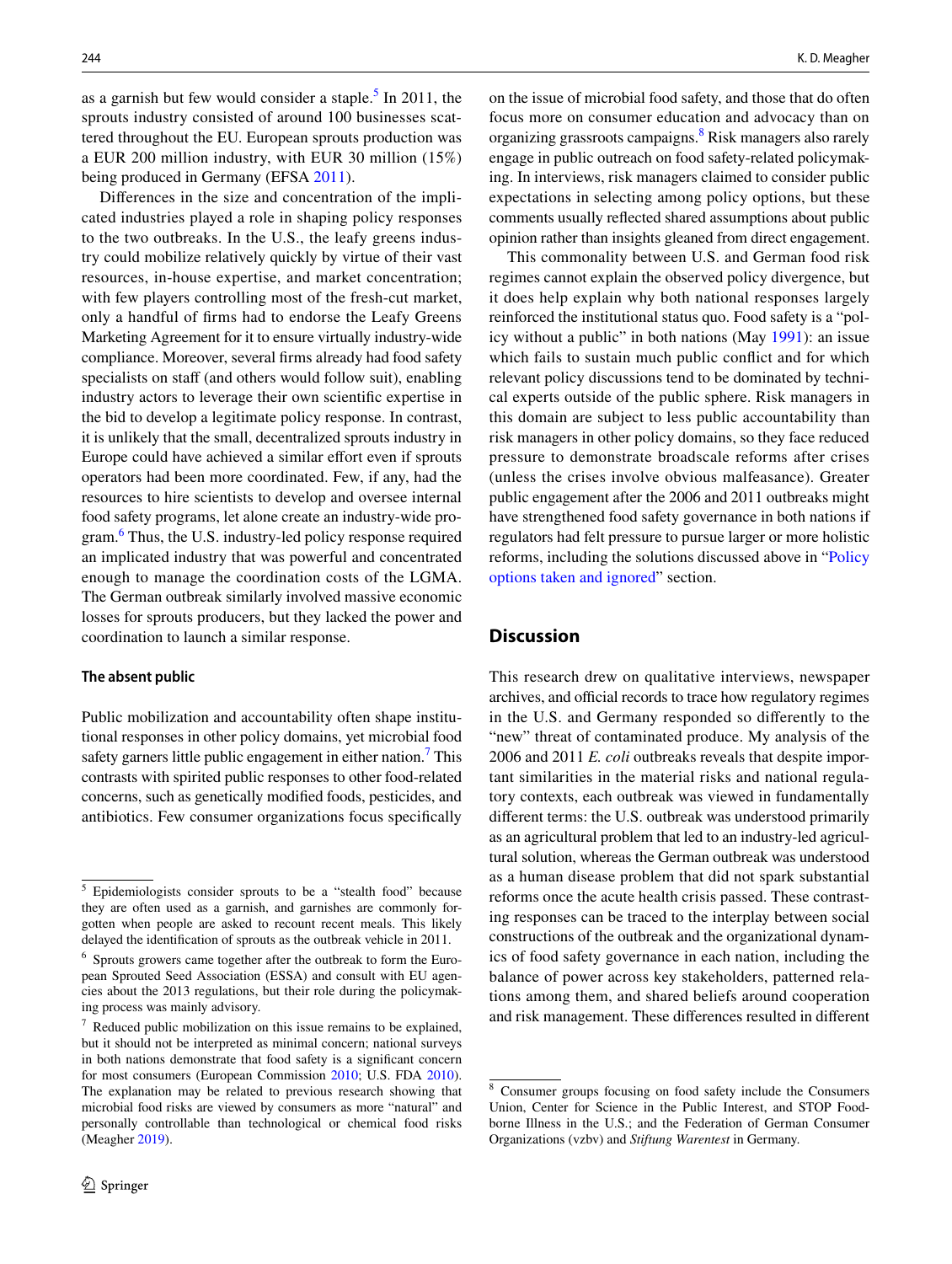regulatory choices during and after the 2006 and 2011 outbreaks, and they remain relevant for contemporary debates about food safety governance.

When we consider the policy responses to the 2006 and 2011 outbreaks against a range of plausible responses that were never seriously considered, important differences between U.S. and German food risk regimes emerge: In the U.S., strong industry-state relations and a collective value for inter-agency cooperation allowed investigators to overcome structural barriers to coordination and see an industrycreated program as a legitimate solution to the long-standing problem of contaminated leafy greens. In Germany, regulatory fragmentation combined with a strong commitment to agency independence and a reactive orientation to microbial risks meant that the investigation faced numerous coordination challenges and resulted in few substantial reforms. In both nations, public mobilization failed to materialize after the outbreaks, reducing pressure for risk managers to consider regulatory options that might have threatened the institutional status quo.

Evaluating the impact of the 2006 and 2011 policy responses is complicated both by limited data on pathogen levels and illnesses and the fact that overlapping public and private regulatory schemes make it difficult to credit any outcomes to individual policy changes (Lytton [2019a](#page-14-13)). Nevertheless, my analysis reveals that both regimes failed to target structural causes of large-scale outbreaks and thus retained some systemic vulnerabilities. For example, substantial improvements to German food safety governance could be achieved by improving ongoing coordination across EU, federal and state agencies, expanding and modernizing national disease surveillance systems, and pursuing more stringent preventative controls for certain foods (like sprouts) that have an elevated risk of contamination. Recent EU regulatory reforms have sought to improve transparency in risk assessments (EU 2019/1381) and encourage food businesses to maintain a "food safety culture" (EU 2021/282), yet the challenges around inter-agency coordination, disease surveillance, and preventative controls remain unresolved. In the U.S., leafy greens have remained a common source of *E. coli* outbreaks since the establishment of the LGMA. Dozens of multi-state outbreaks have been traced to leafy greens in the last 10 years, including one in 2018 that matched the scale of the 2006 outbreak (Marshall et al. [2020](#page-14-14)). The LGMA adopted stricter requirements after the 2018 outbreak, including larger buffers between fields and cattle feedlots and bans on irrigation with untreated water (Latack and Ozeran [2020](#page-14-34); Ward [2019\)](#page-15-31). However, some criticized this response as "hasty" due to its thin scientifc basis and failure to consider how stricter technocratic controls can intensify pathogenic risks (Latack and Ozeran [2020;](#page-14-34) Baur [2021\)](#page-13-4). The supply chain consolidation that enables largescale contamination remains a "non-problem" for the private and public regulations governing U.S. leafy greens, including the LGMA and the 2011 Food Safety Modernization Act. Important systemic vulnerabilities remain in both the U.S. and German food risk regimes.

Addressing these systemic vulnerabilities will require better data and thoughtful regulatory reforms. Many food safety controls are based on limited scientifc evidence, and practitioners often struggle to assess the efectiveness of specifc interventions (Lytton [2019a\)](#page-14-13). Better data on how specifc production practices and mitigation strategies impact pathogen levels would enable regulatory regimes to make targeted interventions, reduce "audit fatigue" for food producers, and avoid costly requirements that amount to little more than "food safety theater." Stronger commitments to disease surveillance and product traceability could also enhance our ability to learn from outbreaks about the sources and spread of food contamination. Outbreak investigations often reveal important information about emerging pathogens and transmission pathways, yet most outbreaks are never solved due to limited data and resources (Fischer et al. [2015](#page-14-35)). Greater investment in the infrastructure of outbreak investigations might produce valuable insights about which policy reforms should be prioritized. Encouraging public engagement within U.S. and German food risk regimes might also drive policy improvements; public deliberation could help challenge the "anti-refexive" tendencies of technocratic governance regimes by exposing the normative choices embedded in food policy debates (Stuart and Worosz [2012\)](#page-15-19).

One goal with this research has been to demonstrate the value of cross-national, comparative analysis for understanding the cultural and organizational dynamics that contribute to policy outcomes. These cases reveal experts and practitioners whose goals were nearly universal (i.e., to reduce the incidence of foodborne illness) but whose conceptions of the problem and subsequent actions were shaped by social processes that difer across regulatory regimes. This analysis is rooted in two national contexts, the U.S. and Germany, but the fndings draw attention to organizational dynamics that are likely relevant to other regions. Every modern food risk regime involves actors from local and national government, industry, public health and medicine, and this analysis suggests that greater attention to the structure of these networks and relations among actors may yield important insights about policy outcomes. The absence of public mobilization was important for explaining the direction of the policy responses in these cases, yet other regions or crises might involve greater public visibility, which would be important to assess.

I have also argued that understanding institutional responses to foodborne outbreaks requires widening the analytical lens to include policy options not taken, or what Freudenburg [\(2000\)](#page-14-5) called the construction of "non-problematicity." As Jones and Davidson [\(2014\)](#page-14-6) have argued, "exploring the construction of non-problems and identifying what is absent from dialogues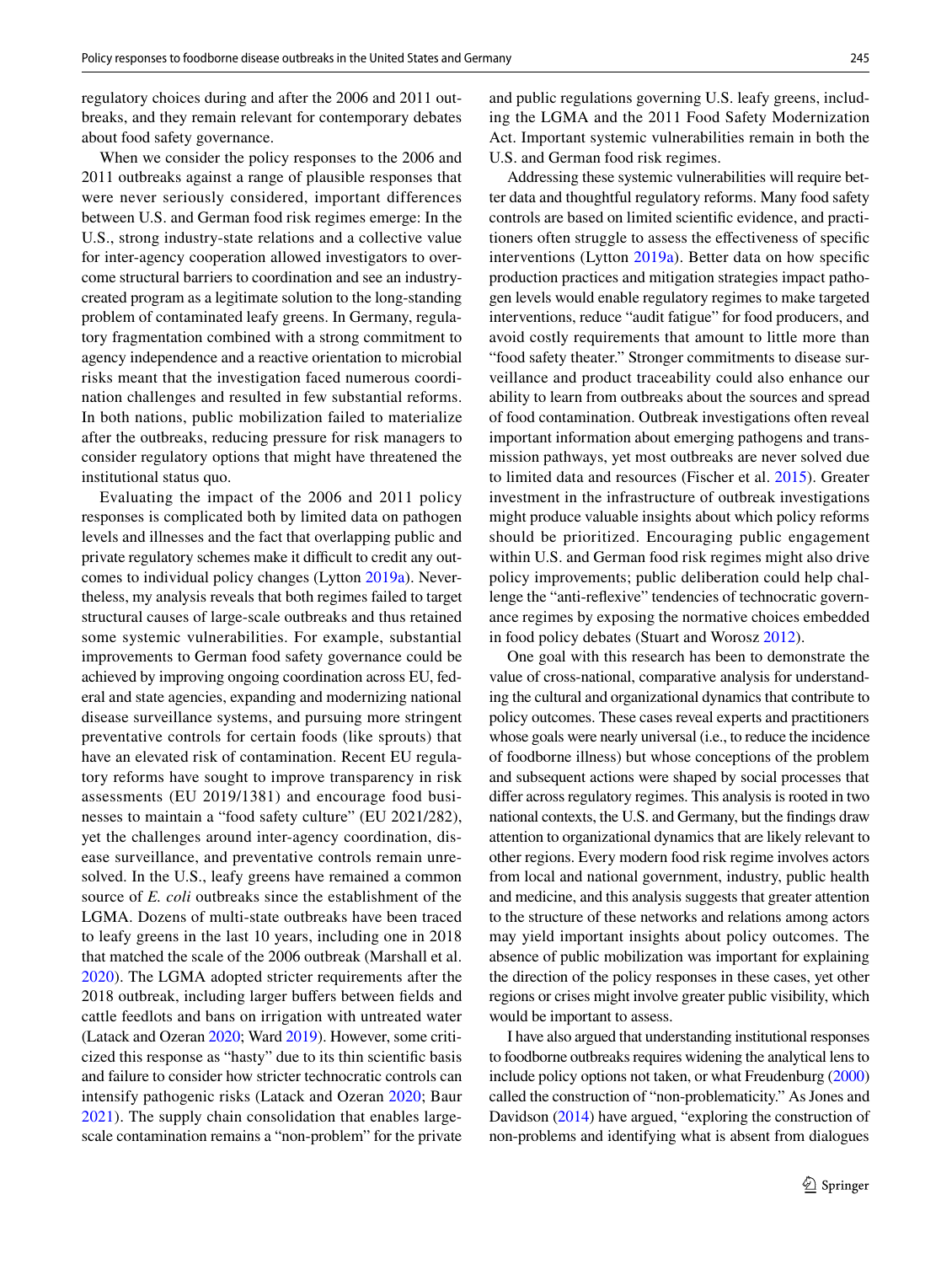about food safety…introduces the opportunity for imagining alternatives." Future research on non-problematicity in food systems governance should critically evaluate how food safety problems are framed by various actors and note the presence or absence of key stakeholders in decision-making. It should also be attentive to state and industry resistance toward policy interventions that might greatly reduce the spread of pathogenic contamination. For example, decentralizing food production could dramatically reduce the frequency of foodborne outbreaks, yet it rarely enters the discourse around outbreak prevention. Foodborne outbreaks emerge from complex, consolidated food systems, yet policy solutions often target individual actors (through audits and controls) without addressing the social and ecological systems that amplify risks and reduce resilience (Baur [2021;](#page-13-4) Stuart [2011\)](#page-15-23). Future work could also interrogate the extent to which policy responses target the original point of contamination versus the points with the greatest potential to mitigate harm. Contamination is inevitable in agricultural felds, but regulatory regimes might prevent more illnesses by targeting downstream opportunities for cross-contamination (e.g., processing and packaging) rather than intensifying efforts to sterilize fields—especially given evidence that sterilization efforts can backfire (Karp et al. [2015;](#page-14-11) Olimpi et al. [2019\)](#page-15-27). Understanding and improving policy responses to outbreaks requires taking a broad view not only of the systems that create and amplify food risks, but also of the networks of actors that actively construct problem defnitions and policy solutions after crises.

**Acknowledgements** I am grateful to Tom Beamish, Nicole Woolsey Biggart, Xiaoling Shu, Zeke Baker, Joanna Hale, Angela Kranz, Caitlin Daniel, and members of the UCD Food Systems Discussion Group for advice and feedback at multiple stages of this project. I also wish to thank the following research assistants for helping me collect and analyze archival materials: Jason Boykin, Jaskiran "Jassy" Grewal, Mohammad Reza Shirmast, Yuma Sakakura, and Katherine Shuai.

**Funding** Funding was provided by University of California, Davis and P.E.O. International.

**Open Access** This article is licensed under a Creative Commons Attribution 4.0 International License, which permits use, sharing, adaptation, distribution and reproduction in any medium or format, as long as you give appropriate credit to the original author(s) and the source, provide a link to the Creative Commons licence, and indicate if changes were made. The images or other third party material in this article are included in the article's Creative Commons licence, unless indicated otherwise in a credit line to the material. If material is not included in the article's Creative Commons licence and your intended use is not permitted by statutory regulation or exceeds the permitted use, you will need to obtain permission directly from the copyright holder. To view a copy of this licence, visit <http://creativecommons.org/licenses/by/4.0/>.

## **References**

- <span id="page-13-13"></span>Ali, S. Harris. 2004. A socio-ecological autopsy of the *E*. *coli* O157:H7 Outbreak in Walkerton, Ontario, Canada. *Social Science & Medicine* 58 (12): 2601–2612.
- <span id="page-13-3"></span>Ansell, Christopher, and Patrick Baur. 2018. Explaining trends in risk governance: How problem defnitions underpin risk regimes. *Risk, Hazards & Crisis in Public Policy* 9 (4): 397–430.
- <span id="page-13-11"></span>Arnade, Carlos, Linda Calvin, and Fred Kuchler. 2009. Consumer response to a food safety shock: The 2006 food-borne illness outbreak of *E*. *coli* O157:H7 linked to spinach. *Applied Economic Perspectives and Policy* 31 (4): 734–750.
- <span id="page-13-14"></span>Arthur, Terrance M., Rafiq Ahmed, Margo Chase-Topping, Norasak Kalchayanand, John W. Schmidt, and James L. Bono. 2013. Characterization of *Escherichia coli* O157:H7 strains isolated from supershedding cattle. *Applied and Environmental Microbiology* 79 (14): 4294–4303.
- <span id="page-13-4"></span>Baur, Patrick F. 2021. Missing the outbreak for the germs: Institutionalized non-knowledge and industrial power in agrofood safety governance. *Elementa: Science of the Anthropocene* 9 (1): 00041.
- <span id="page-13-10"></span>Beamish, Thomas D. 2002. Waiting for crisis: Regulatory inaction and ineptitude and the Guadalupe Dunes oil spill. *Social Problems* 49 (2): 150–177.
- <span id="page-13-7"></span>Beck, Ulrich. 1992. *Risk society: Towards a new modernity*. Beverly Hills, CA: Sage Publications.
- <span id="page-13-16"></span>Beck, Ulrich. 1998. Politics of risk society. In *The politics of risk society,* ed. J. Franklin, 9–22. Cambridge, UK: Polity Press.
- <span id="page-13-15"></span>Beutin, Lothar, and Annett Martin. 2012. Outbreak of Shiga toxin-producing *Escherichia coli* (STEC) O104:H4 infection in Germany causes a paradigm shift with regard to human pathogenicity of STEC strains. *Journal of Food Protection* 75 (2): 408–418.
- <span id="page-13-12"></span>BfR. 2011. EHEC outbreak 2011: Recommendations on the handling of sprouts. [http://web.archive.org/web/20170712072212/http://](http://web.archive.org/web/20170712072212/http://www.bfr.bund.de/en/press_information/2011/41/ehec_outbreak_2011__recommendations_on_the_handling_of_sprouts-127982.html) [www.bfr.bund.de/en/press\\_information/2011/41/ehec\\_outbreak\\_](http://web.archive.org/web/20170712072212/http://www.bfr.bund.de/en/press_information/2011/41/ehec_outbreak_2011__recommendations_on_the_handling_of_sprouts-127982.html) [2011\\_\\_recommendations\\_on\\_the\\_handling\\_of\\_sprouts-127982.](http://web.archive.org/web/20170712072212/http://www.bfr.bund.de/en/press_information/2011/41/ehec_outbreak_2011__recommendations_on_the_handling_of_sprouts-127982.html) [html.](http://web.archive.org/web/20170712072212/http://www.bfr.bund.de/en/press_information/2011/41/ehec_outbreak_2011__recommendations_on_the_handling_of_sprouts-127982.html) Accessed 9 March 2019.
- <span id="page-13-6"></span>BfR. 2012. EHEC outbreak 2011: Investigation of the outbreak along the food chain. [http://web.archive.org/web/20170818221623/](http://web.archive.org/web/20170818221623/http://www.bfr.bund.de/cm/350/ehec-outbreak-2011-investigation-of-the-outbreak-along-the-food-chain.pdf) [http://www.bfr.bund.de/cm/350/ehec-outbreak-2011-investigat](http://web.archive.org/web/20170818221623/http://www.bfr.bund.de/cm/350/ehec-outbreak-2011-investigation-of-the-outbreak-along-the-food-chain.pdf) [ion-of-the-outbreak-along-the-food-chain.pdf.](http://web.archive.org/web/20170818221623/http://www.bfr.bund.de/cm/350/ehec-outbreak-2011-investigation-of-the-outbreak-along-the-food-chain.pdf) Accessed 3 March 2019.
- <span id="page-13-2"></span>Birkland, Thomas A. 1997. *After disaster: Agenda setting, public policy, and focusing events*. Washington, D.C.: Georgetown University Press.
- <span id="page-13-8"></span>Birkland, Thomas A. 2006. *Lessons of disaster: Policy change after catastrophic events*. Washington, D.C.: Georgetown University Press.
- <span id="page-13-9"></span>Birkland, Thomas A. 2009. Disasters, lessons learned, and fantasy documents. *Journal of Contingencies and Crisis Management* 17 (3): 146–156.
- <span id="page-13-0"></span>Brickman, Ronald, Sheila Jasanoff, and Thomas Ilgen. 1985. Con*trolling chemicals: The politics of regulation in Europe and the United States*. Ithaca, NY: Cornell University Press.
- <span id="page-13-1"></span>Burri, Regula Valérie. 2015. Imaginaries of science and society: Framing nanotechnology governance in Germany and the United States. In *Dreamscapes of modernity: Sociotechnical imaginaries and the fabrication of power*, ed. S. Jasanoff and S.-H. Kim, 233–253. Chicago, IL: University of Chicago Press.
- <span id="page-13-5"></span>California Food Emergency Response Team (CalFERT). 2007. *Investigation of an Escherichia coli O157:H7 outbreak associated with Dole pre-packaged spinach*. Sacramento, CA: California Department of Health Services and the U.S. Food and Drug Administration.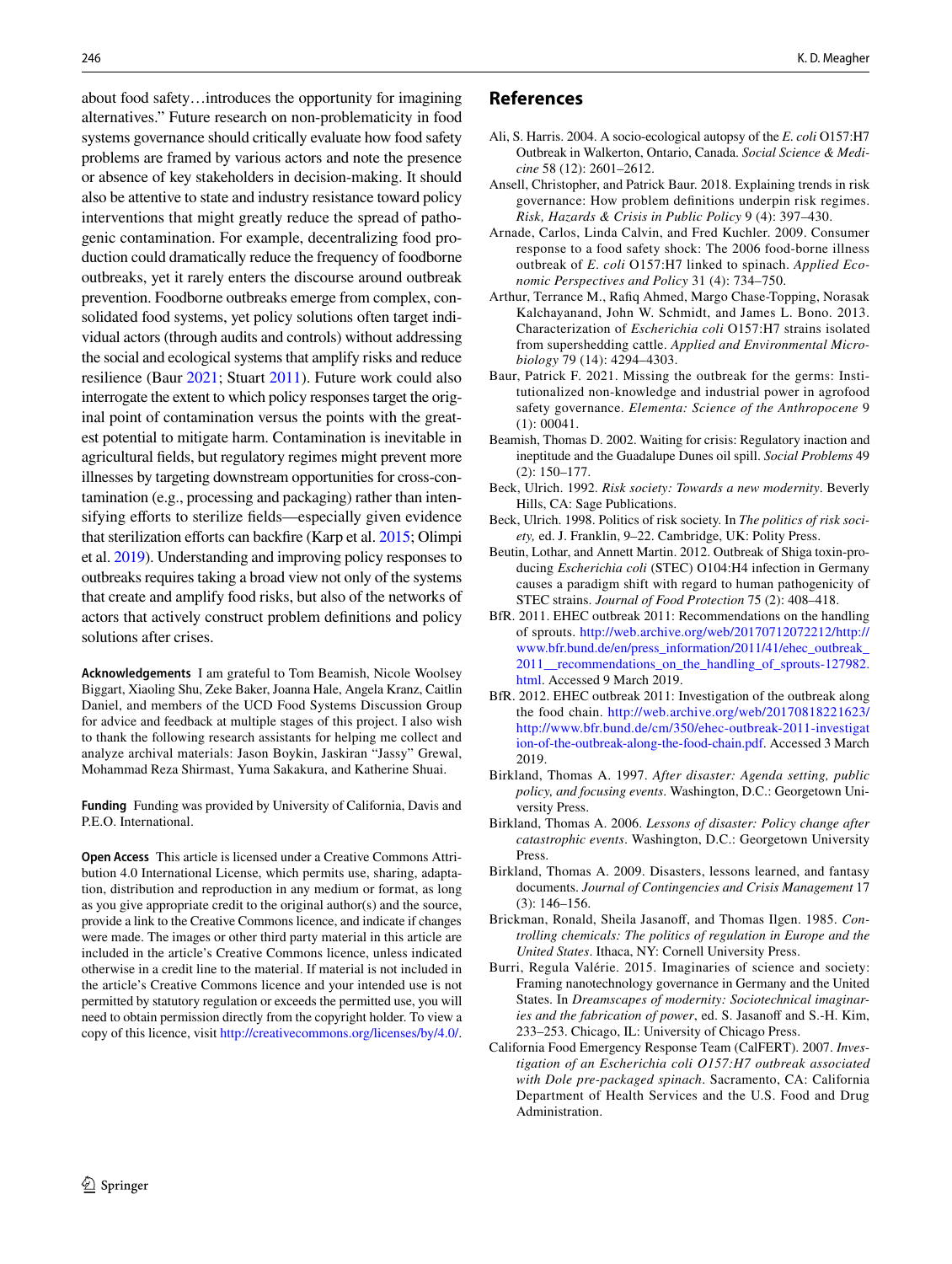- <span id="page-14-12"></span>Calvin, Linda. 2007. Outbreak linked to spinach forces reassessment of food safety practices. *Amber Waves*. [http://web.archive.org/web/](http://web.archive.org/web/20190310063713/https://www.ers.usda.gov/amber-waves/2007/june/outbreak-linked-to-spinach-forces-reassessment-of-food-safety-practices/) [20190310063713/https://www.ers.usda.gov/amber-waves/2007/](http://web.archive.org/web/20190310063713/https://www.ers.usda.gov/amber-waves/2007/june/outbreak-linked-to-spinach-forces-reassessment-of-food-safety-practices/) [june/outbreak-linked-to-spinach-forces-reassessment-of-food](http://web.archive.org/web/20190310063713/https://www.ers.usda.gov/amber-waves/2007/june/outbreak-linked-to-spinach-forces-reassessment-of-food-safety-practices/)[safety-practices/.](http://web.archive.org/web/20190310063713/https://www.ers.usda.gov/amber-waves/2007/june/outbreak-linked-to-spinach-forces-reassessment-of-food-safety-practices/) Accessed 9 March 2019.
- <span id="page-14-8"></span>CDC. 2006a. Health alert: Multiple states investigating a large outbreak of *E. Coli* O157:H7 infections. [https://web.archive.org/](https://web.archive.org/web/20201007193807/https://stacks.cdc.gov/view/cdc/25160) [web/20201007193807/https://stacks.cdc.gov/view/cdc/25160.](https://web.archive.org/web/20201007193807/https://stacks.cdc.gov/view/cdc/25160) Accessed 7 October 2020.
- <span id="page-14-7"></span>CDC. 2006b. Multistate outbreak of *E. Coli* 0157:H7 infections linked to fresh spinach (fnal update). [https://web.archive.org/](https://web.archive.org/web/20200924051039/https://www.cdc.gov/ecoli/2006/spinach-10-2006.html) [web/20200924051039/https://www.cdc.gov/ecoli/2006/spina](https://web.archive.org/web/20200924051039/https://www.cdc.gov/ecoli/2006/spinach-10-2006.html) [ch-10-2006.html](https://web.archive.org/web/20200924051039/https://www.cdc.gov/ecoli/2006/spinach-10-2006.html). Accessed 7 October 2020.
- <span id="page-14-18"></span>Clarke, Lee. 1991. *Acceptable risk?: Making decisions in a toxic environment*. Berkeley, California: University of California Press.
- <span id="page-14-10"></span>Cohen, Daniel. 2008. *The history, politics & perils of the current food safety controversy: CAFF guide to proposed food safety regulations*. Davis, California: Community Alliance with Family Farms.
- <span id="page-14-19"></span>Cohen, Michael D., James G. March, and Johan P. Olsen. 1972. A garbage can model of organizational choice. *Administrative Science Quarterly* 17 (1): 1–25.
- <span id="page-14-29"></span>Cook, Roberta. 2015. Trends in the marketing of fresh produce and fresh-cut/value-added produce. [http://web.archive.org/web/20190](http://web.archive.org/web/20190310064814/https://arefiles.ucdavis.edu/uploads/filer_public/95/83/9583470c-cec3-42bf-8718-a8d2930a6525/freshcut2015update150501.pdf) [310064814/https://arefles.ucdavis.edu/uploads/fler\\_public/95/](http://web.archive.org/web/20190310064814/https://arefiles.ucdavis.edu/uploads/filer_public/95/83/9583470c-cec3-42bf-8718-a8d2930a6525/freshcut2015update150501.pdf) [83/9583470c-cec3-42bf-8718-a8d2930a6525/freshcut2015upd](http://web.archive.org/web/20190310064814/https://arefiles.ucdavis.edu/uploads/filer_public/95/83/9583470c-cec3-42bf-8718-a8d2930a6525/freshcut2015update150501.pdf) [ate150501.pdf](http://web.archive.org/web/20190310064814/https://arefiles.ucdavis.edu/uploads/filer_public/95/83/9583470c-cec3-42bf-8718-a8d2930a6525/freshcut2015update150501.pdf). Accessed 9 March 2019.
- <span id="page-14-20"></span>Daemmrich, Arthur A. 2004. *Pharmacopolitics: Drug regulation in the United States and Germany*. Chapel Hill, NC: University of North Carolina Press.
- <span id="page-14-0"></span>DeLind, Laura B., and Philip H. Howard. 2008. Safe at any scale? Food scares, food regulation, and scaled alternatives. *Agriculture and Human Values* 25 (3): 301–317.
- <span id="page-14-15"></span>Department of Health and Human Services (DHHS) Office of the Inspector General. 2010. FDA inspections of domestic food facilities.<http://web.archive.org/web/2019031006> 5053[/https://oig.hhs.](https://oig.hhs.gov/oei/reports/oei-02-08-00080.pdf) [gov/oei/reports/oei-02-08-00080.pdf](https://oig.hhs.gov/oei/reports/oei-02-08-00080.pdf). Accessed 9 March 2019.
- <span id="page-14-16"></span>Der Spiegel. 2011. Berlin blasted for *E. coli* crisis management: EU wants Germany to seek international help. June 8.
- <span id="page-14-30"></span>EFSA. 2011. Technical hearing with Freshfel Europe on the draft scientifc opinion: The risk posed by Shiga toxin producing *Escherichia coli* (STEC) and other pathogenic bacteria in seeds and sprouted seeds. *EFSA Supporting Publications* 9 (11): 203.
- <span id="page-14-23"></span>Emerson, Robert M., Rachel I. Fretz, and Linda L. Shaw. 2011. *Writing ethnographic feldnotes*, 2nd ed. Chicago: University of Chicago Press.
- <span id="page-14-32"></span>European Commission. 2010. *Eurobarometer 73.5: Civil justice, development aid, Africa and the European Union, and food risk*.
- <span id="page-14-35"></span>Fischer, Nils, Ariel Bourne, and David Plunkett. 2015. *Outbreak alert! 2015*. Washington, D.C.: Center for Science in the Public Interest.
- <span id="page-14-5"></span>Freudenburg, William R. 2000. Social constructions and social constrictions: Toward analyzing the social construction of 'the naturalized' as well as 'the natural'. In *Environment and global modernity*, ed. G. Spaargaren, A. Mol, and F. Buttel, 103–119. Thousand Oaks, CA: SAGE Publications.
- <span id="page-14-25"></span>Fu, Tong-Jen., Karl F. Reineke, Stuart Chirtel, and Olif M. Vanpelt. 2008. Factors infuencing the growth of *Salmonella* during sprouting of naturally contaminated alfalfa seeds. *Journal of Food Protection* 71 (5): 888–896.
- <span id="page-14-17"></span>Giddens, Anthony. 1990. *The consequences of modernity*. Stanford, CA: Stanford University Press.
- <span id="page-14-2"></span>Hood, Christopher, Henry Rothstein, and Robert Baldwin. 2001. *The government of risk: Understanding risk regulation regimes*. Oxford, UK: Oxford University Press.
- <span id="page-14-9"></span>International Fresh-Cut Produce Association, Produce Marketing Association, United Fresh Fruit and Vegetable Association, and

Western Growers Association. 2006. Commodity specifc food safety guidelines for the lettuce and leafy greens supply chain. [http://web.archive.org/web/20190310070723/https://www.fda.](http://web.archive.org/web/20190310070723/https://www.fda.gov/downloads/Food/GuidanceRegulation/UCM169008.pdf) [gov/downloads/Food/GuidanceRegulation/UCM169008.pdf](http://web.archive.org/web/20190310070723/https://www.fda.gov/downloads/Food/GuidanceRegulation/UCM169008.pdf). Accessed 9 March 2019.

- <span id="page-14-3"></span>Jasanoff, Sheila. 2007. *Designs on nature: Science and democracy in Europe and the United States*. Princeton, N.J.: Princeton University Press.
- <span id="page-14-21"></span>Jasper, James M. 1990. *Nuclear politics: Energy and the state in the United States, Sweden, and France*. Princeton, N.J.: Princeton University Press.
- <span id="page-14-6"></span>Jones, Kevin Edson, and Debra J. Davidson. 2014. Adapting to food safety crises: Interpreting success and failure in the Canadian response to BSE. *Food Policy* 49: 250–258.
- <span id="page-14-27"></span>Karch, Helge, et al. 2012. The enemy within us: Lessons from the 2011 European *Escherichia coli* O104:H4 outbreak. *EMBO Molecular Medicine* 4 (9): 841–848.
- <span id="page-14-11"></span>Karp, Daniel S., Patrick Baur, Edward R. Atwill, Kathryn De Master, Sasha Gennet, Alastair Iles, Joanna L. Nelson, Amber R. Sciligo, and Claire Kremen. 2015. The unintended ecological and social impacts of food safety regulations in California's central coast region. *BioScience* 65 (12): 1173–1183.
- <span id="page-14-4"></span>Kingdon, John W. 1997. *Agendas, alternatives, and public policies*, 2nd ed. New York, NY: HarperCollins Publishers.
- <span id="page-14-28"></span>Knödler, Michael, Michael Berger, and Ulrich Dobrindt. 2016. Longterm survival of the Shiga toxin-producing *Escherichia coli* O104:H4 outbreak strain on fenugreek seeds. *Food Microbiology* 59: 190–195.
- <span id="page-14-1"></span>Korinek, Rebecca Lea and Holger Strassheim. 2013. Multilevel coordination in crisis: The case of EHEC. In *Annual Conference of the Policy Analysis and Public Administration Working Group of the DVPW*. Bamberg, Germany.
- <span id="page-14-34"></span>Latack, B., and R. Ozeran. 2020. Hasty responses to foodborne illness outbreaks impact California growers. *California Agriculture* 74  $(1): 4-10.$
- <span id="page-14-13"></span>Lytton, Timothy D. 2019a. *Outbreak: Foodborne illness and the struggle for food safety*. Chicago, IL: University of Chicago Press.
- <span id="page-14-22"></span>Lytton, Timothy D. 2019b. Technical standards in health & safety regulation: Risk regimes, the new administrative law, and food safety governance. In *Cambridge handbook of technical standardization law, vol. 2: Administrative law, copyright, trademark, and international law*, ed. J.L. Contreras. Cambridge, UK: Cambridge University Press.
- <span id="page-14-14"></span>Marshall, Katherine E., April Hexemer, Sharon L. Seelman, Marianne K. Fatica, Tyann Blessington, Maha Hajmeer, Hannah Kisselburgh, Robin Atkinson, Kristin Hill, Davendra Sharma, Michael Needham, Vi. Peralta, Jefrey Higa, Karen Blickenstaf, Ian T. Williams, Michael A. Jhung, Matthew Wise, and Laura Gieraltowski. 2020. Lessons learned from a decade of investigations of Shiga toxin–producing *Escherichia coli* outbreaks linked to leafy greens, United States and Canada. *Emerging Infectious Diseases* 26 (10): 2319–2328.
- <span id="page-14-26"></span>Matthews, L., et al. 2006. Heterogeneous shedding of *Escherichia coli* O157 in cattle and its implications for control. *Proceedings of the National Academy of Sciences of the United States of America* 103 (3): 547–552.
- <span id="page-14-31"></span>May, Peter J. 1991. Reconsidering policy design: Policies and publics. *Journal of Public Policy* 11 (2): 187–206.
- <span id="page-14-33"></span>Meagher, Kelsey D. 2019. Public perceptions of food-related risks: A cross-national investigation of individual and contextual infuences. *Journal of Risk Research* 22 (7): 919–935.
- <span id="page-14-24"></span>Miles, Matthew B., A. Michael Huberman, and Johnny Saldaña. 2013. *Qualitative data analysis: A methods sourcebook*, 3rd ed. Thousand Oaks, California: Sage Publications.